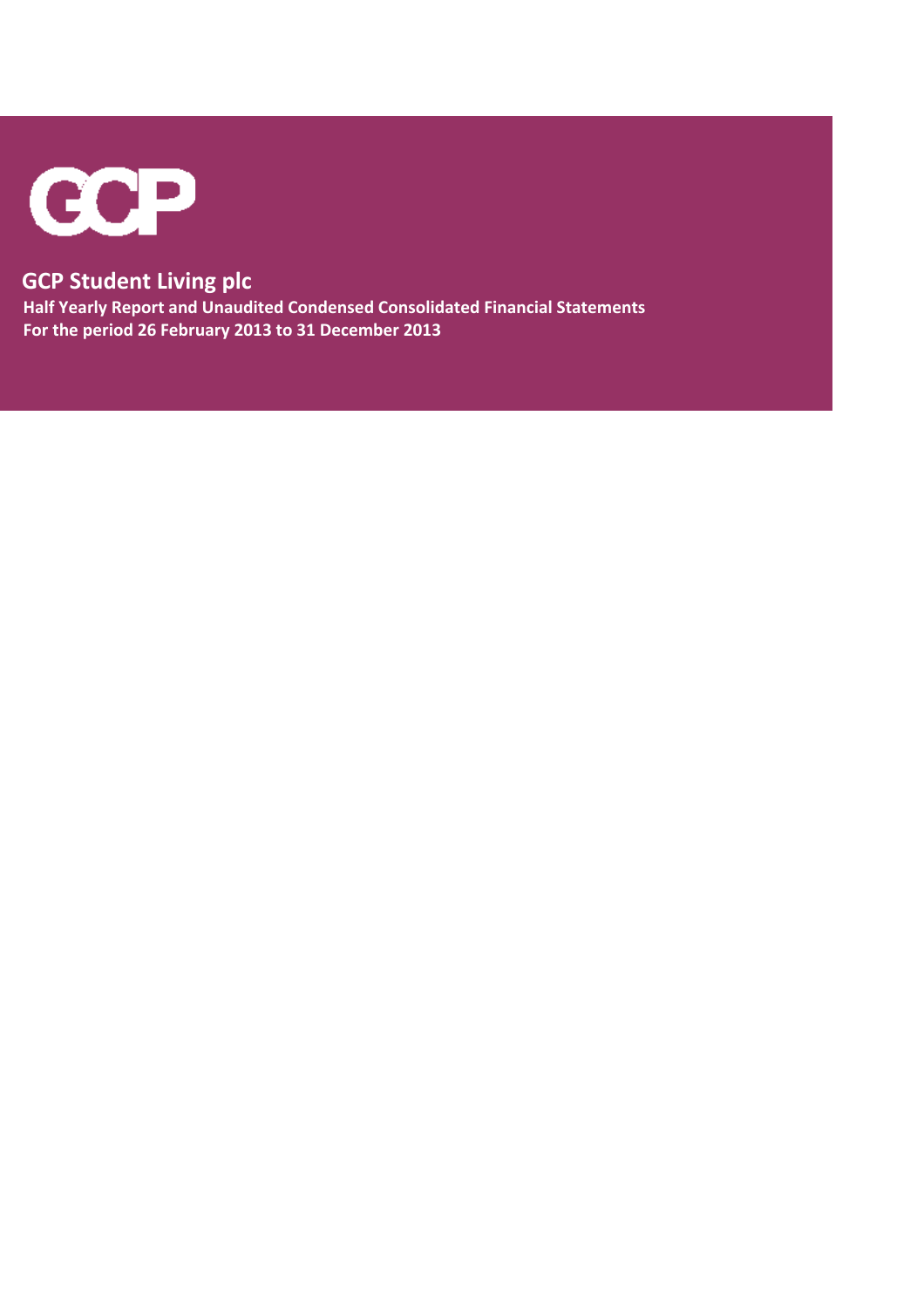### **GCP STUDENT LIVING PLC**

# **HALF YEARLY REPORT AND UNAUDITED CONDENSED CONSOLIDATED FINANCIAL STATEMENTS**

#### **FOR THE PERIOD 26 FEBRUARY 2013 TO 31 DECEMBER 2013**

GCP Student Living plc, (the "Group" or the "Company"), the only student accommodation real estate investment trust ("REIT") in the UK, today announces its half year results for the financial period since incorporation on 26 February 2013 to 31 December 2013.

#### **Financial Highlights**

- Successful initial public offering ("IPO") of the Company raised £70.1 million through the placing and offer for subscription of ordinary shares.
- Shares of the Company admitted to the Specialist Fund Market of the London Stock Exchange ("SFM") and the Channel Islands Stock Exchange ("CISX") on 20 May 2013.
- Dividend payments in line with target. A distribution of 2.00 pence per share was paid for the period from IPO on 20 May 2013 to 30 September 2013, and a second interim distribution of 1.35 pence per share was declared on 29 January 2014 for the three months to 31 December 2013.
- Third party valuation of investments as at 31 December 2013 of £107.5 million.
- Increase in economic net asset value\* ("economic NAV") per share from 97.00 pence on listing to 100.29 pence as at 31 December 2013, representing a 3.40% increase on opening economic NAV.

### **Operational Highlights**

- Year-on-year rental growth of the seed asset of 3.30%.
- Full occupancy of the portfolio for the 2013/14 academic year.
- Second property acquisition of The Pad, Royal Holloway University of London (£13 million) made in December 2013 ahead of target.
- Forward Purchase Agreement for Phase 2 of The Pad signed in December 2013 for the acquisition of 100 studio bedrooms targeted for Q4 2015.

#### **Robert Peto, Chairman, commented:**

"The IPO of the Company was an outstanding success with new investors subscribing for more shares than were available. The Company has performed strongly since launch, with full occupancy having been achieved for both properties along with year-on-year rental growth above 3%. Going forward, the Company is well positioned to achieve its growth and earnings targets due to an ongoing supply/demand imbalance of high quality purpose built accommodation in its core markets."

# **For more information:**

| <b>Gravis Capital Partners LLP</b> |                          |               |
|------------------------------------|--------------------------|---------------|
| Tom Ward                           | tom.ward@gcpuk.com       | 020 7518 1496 |
| <b>Cenkos Securities plc</b>       |                          |               |
| Dion Di Miceli                     | ddimiceli@cenkos.com     | 020 7397 1921 |
| <b>Tom Scrivens</b>                | tscrivens@cenkos.com     | 020 7397 1915 |
| <b>Buchanan</b>                    |                          |               |
| Charles Ryland                     | charlesr@buchanan.uk.com | 020 7466 5000 |
| Sophie McNulty                     | sophiem@buchanan.uk.com  |               |

\* Economic NAV excludes the fair value mark‐to‐market valuation of the Company's financial derivative instrument used to manage adverse effects of interest rate movements on the Company's debt facility.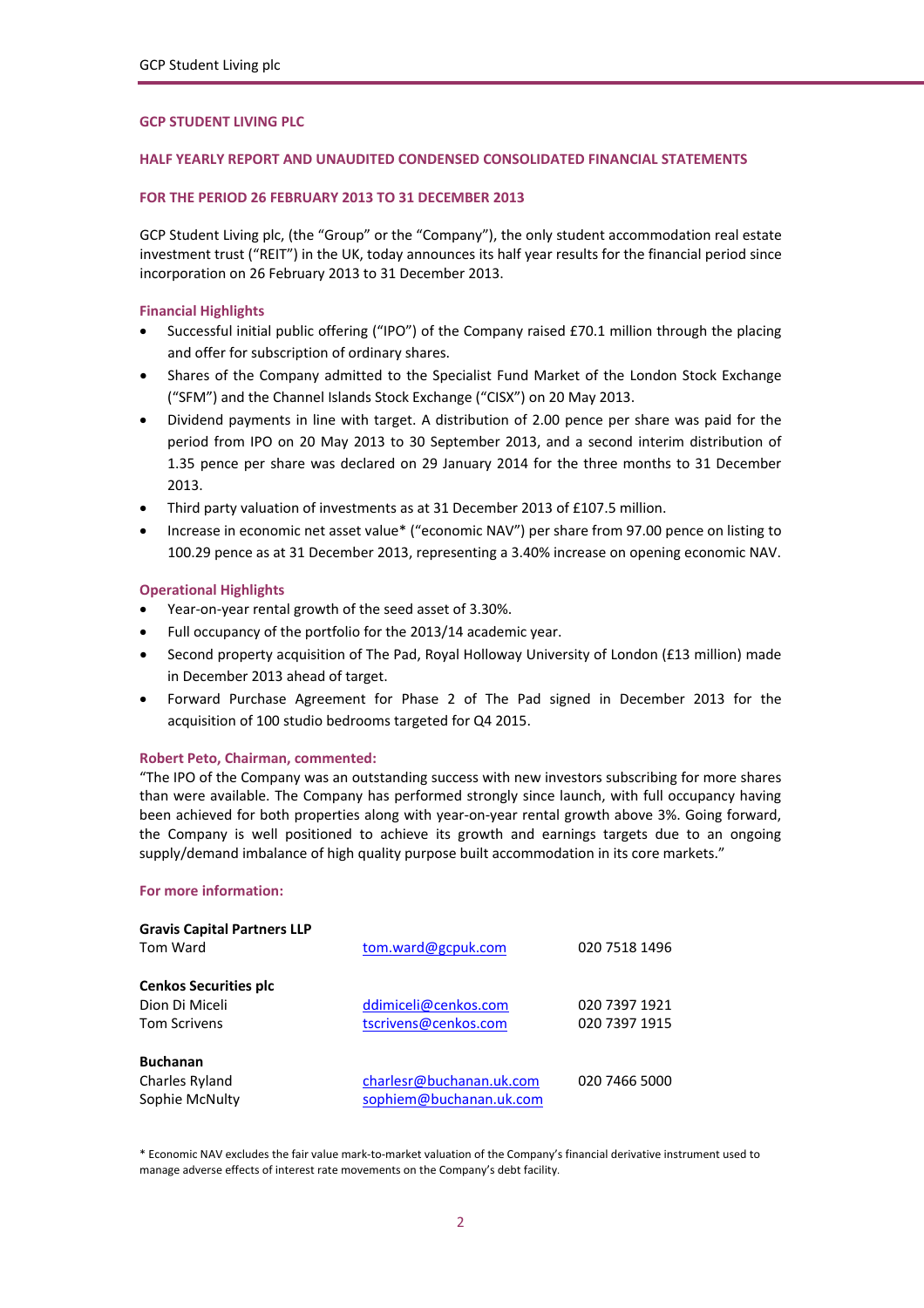#### **CHAIRMAN'S INTERIM STATEMENT**

# **Overview**

The initial public offering was oversubscribed in May 2013, with £70.1 million raised. The total funds raised were used to acquire the seed asset, Scape East, a recently completed, high specification student accommodation scheme located directly opposite Queen Mary University of London. The property houses 588 studio bedrooms and c.30,000 sq ft of teaching facilities, retail space and communal facilities.

In September 2013, Scape East commenced its second academic year with full occupancy for the 2013/14 academic year. The average rental period for each contract was 51 weeks with year‐on‐year rental growth of 3.3%, leading to an increase in asset valuation of c.1.5%. The Company built on its initial acquisition by acquiring a newly built 116 bed scheme, The Pad, adjacent to Royal Holloway University of London, in December 2013. The property is fully occupied for the 2013/14 academic year and was acquired through an increase in the Company's senior debt facility with Barclays. The Company also entered into a Forward Purchase Agreement for the acquisition of 100 studio bedrooms targeted for Q4 2015.

Student numbers in the UK remain robust, with total placed applications for the 2013/14 academic year 6% up on the previous year. Student applications for the 2014/15 academic year at December 2013 were at the same level as the same period last year. However, the number of non-EU student applications has risen by 5%, indicating an increase in potential demand for the Company's stock of accommodation.

### **Financial Results**

- On an International Financial Reporting Standards ("IFRS") basis, operating profit for the Group's first financial period from 26 February 2013 to 31 December 2013 of £4.5 million with total comprehensive income of £2.8 million.
- Earnings per share (basic and diluted) on an IFRS basis of 5.20 pence per share.
- Gains on investment properties of £1.3 million due to revaluation of Scape East as at 31 December 2013, primarily due to an increase in rents during the period.
- Dividends in respect of the financial period ending 31 December 2013 of £2.3 million, including a second interim dividend due to be paid to shareholders on 5 March 2014.

The tables below summarise the Group's performance for the period from 26 February 2013 to 31 December 2013:

| <b>Income Statement</b>                      | 31 December<br>2013<br>£'000 |
|----------------------------------------------|------------------------------|
| Rental income                                | 4,611                        |
| Operating expense                            | (590)                        |
| Administration expenses                      | (759)                        |
| Gains on investment properties               | 1,275                        |
| <b>Operating profit</b>                      | 4,537                        |
| Finance costs                                | (888)                        |
| Fair value movement on financial derivatives | (868)                        |
| <b>Total comprehensive income</b>            | 2,781                        |

| Total comprenensive income                                               | 2.781 |
|--------------------------------------------------------------------------|-------|
| Dividend for the period (including second interim dividend not yet paid) | 2.346 |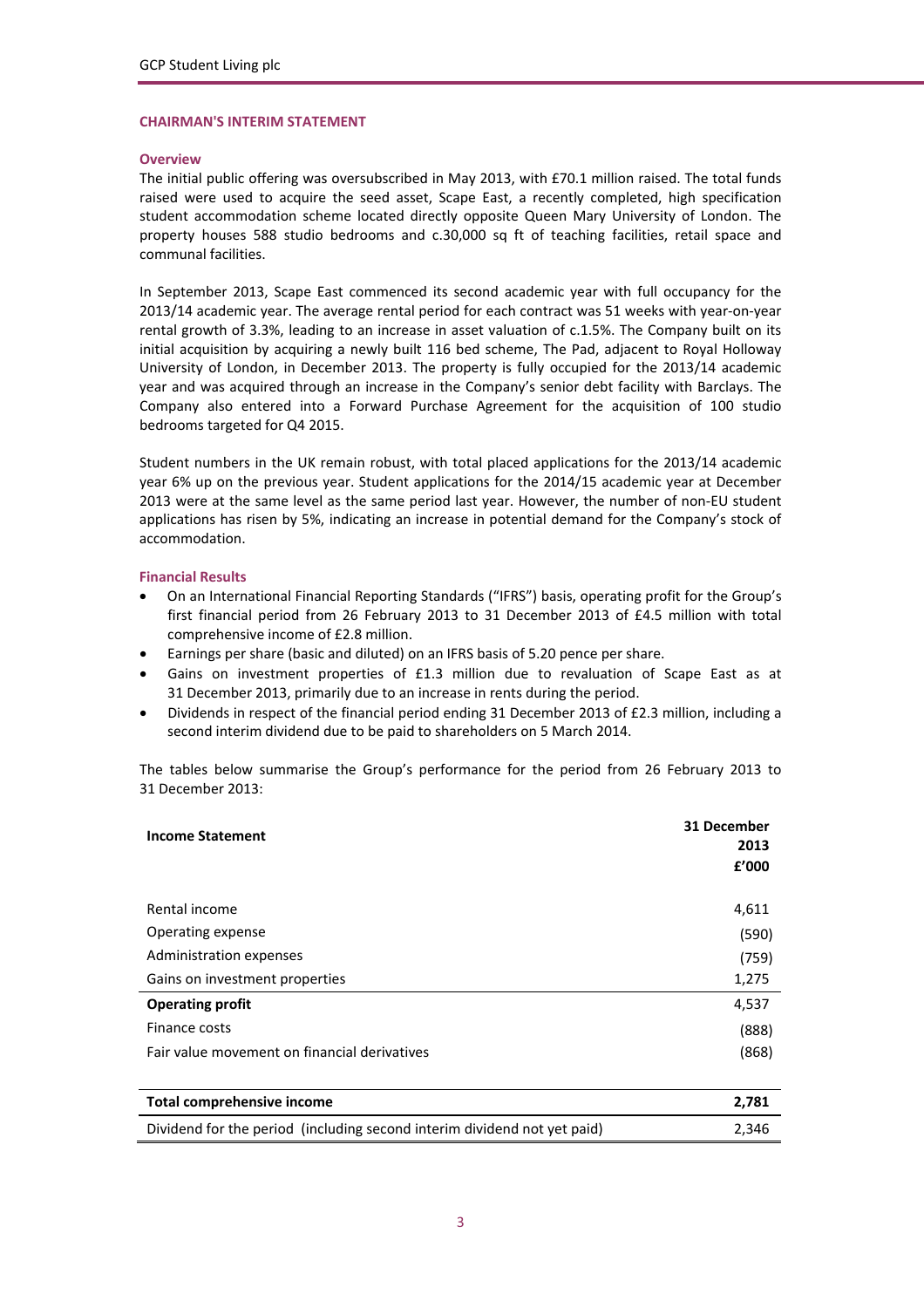# **CHAIRMAN'S INTERIM STATEMENT** *(continued)* **Financial Results** *(continued)*

- On an IFRS basis, the Group holds investment property with a valuation of £107.5 million and cash and cash equivalents of £4.0 million.
- Since IPO the economic NAV of the Group has increased from 97.00 pence per share to 100.29 pence, representing a 3.40% increase on opening economic NAV.

The table below summarises the Group's net asset value as at 31 December 2013:

| Net asset value               | 31 December<br>2013 |
|-------------------------------|---------------------|
|                               | £'000               |
| <b>Assets</b>                 |                     |
| Property                      | 107,520             |
| Receivables                   | 718                 |
| Cash and cash equivalents     | 3,969               |
| <b>Total assets</b>           | 112,207             |
|                               |                     |
| Liabilities                   |                     |
| Payables                      | (2, 229)            |
| Deferred income               | (1,906)             |
| Senior Ioan                   | (38, 634)           |
| <b>Total liabilities</b>      | (42, 769)           |
| <b>Net assets</b>             | 69,438              |
|                               |                     |
| <b>Number of shares</b>       | 70,100,001          |
| <b>Economic NAV per share</b> | 100.29p             |

#### **Dividends**

The Company paid a first interim dividend for the period since incorporation on 26 February 2013 to 30 September 2013 of 2.00 pence per share. A second interim dividend for the 3 months ended 31 December 2013 of 1.35 pence was declared on 29 January 2014. Both dividends were property income distributions ("PIDs") in respect of the Group's tax exempt property rental business.

# **Property Portfolio**

The valuation of the property portfolio as at 31 December 2013 was £107.5 million as compared with a valuation of £93.0 million on IPO. The £14.5 million valuation increase is made up of the £13 million acquisition of The Pad in addition to a £1.5 million increase in the value of Scape East over the period.

The valuation of the portfolio increased by 1.6% over the 7 month 10 day period from the IPO on 20 May 2013 to 31 December 2013, driven by increasing rental rates, yields remained stable at an average 6.39%.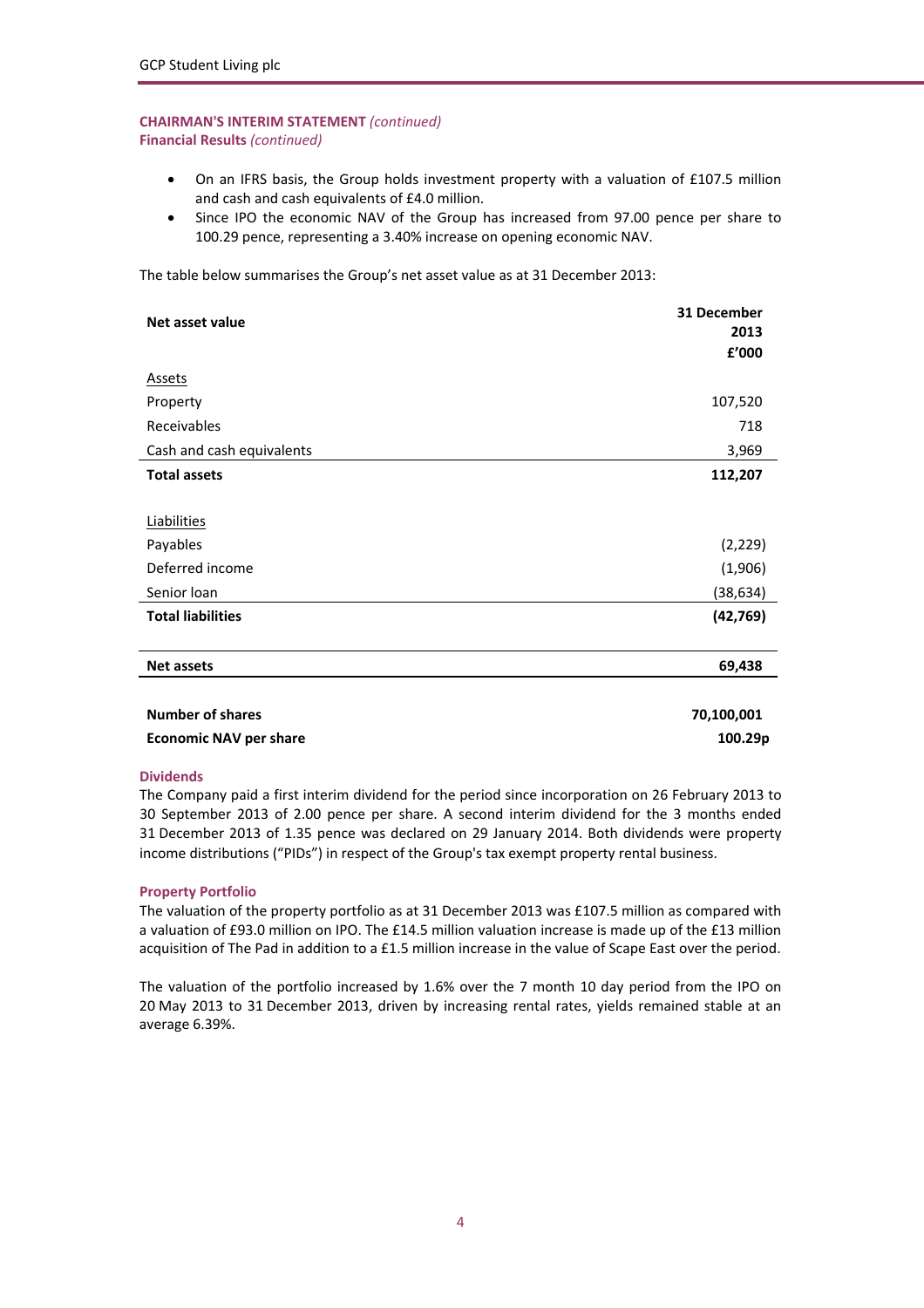### **CHAIRMAN'S INTERIM STATEMENT** *(continued)* **Property Portfolio** *(continued)*

# **Property Portfolio Summary at 31 December 2013:**

|                        | Commercial  |              |           | <b>Value</b> |  |
|------------------------|-------------|--------------|-----------|--------------|--|
|                        | <b>Beds</b> | area (sq ft) | Net yield | (£ million)  |  |
| Scape East             | 588         | 22,208       | 6.41%     | 94.5         |  |
| The Pad                | 116         | 0            | 6.25%     | 13.0         |  |
|                        |             |              |           |              |  |
| Total under management | 704         | 22,208       | 6.39%     | 107.5        |  |

# **Financing and Hedging**

At 31 December 2013, total bank borrowings were £38.6 million, producing a debt to property value of 35.9%. The Company has an interest rate swap with a notional value of £25.1 million at a rate of 2.745%, bringing the weighted average cost of debt to 4.461% at 31 December 2013.

Both the senior debt facility and the interest rate swap mature in July 2015. The Company continues to have significant headroom on its loan-to-value and interest cover covenants.

#### **Outlook**

The Company has performed strongly since IPO and is well positioned to achieve its target income and return profiles with strong occupancy and rental growth forecasted.

The demand/supply imbalance in and around London is expected to continue with limited new stock coming on stream and an increasing number of domestic and in particular international students forecast for the forthcoming academic year.

The Company has access to a pipeline of future Scape developments in addition to a forward purchase agreement over a further 100 beds at The Pad. The Investment Manager continues to review and source additional opportunities within the investment policy and expects the number of assets under management to increase over the course of the next 12 months.

**Robert Peto** Chairman 12 February 2014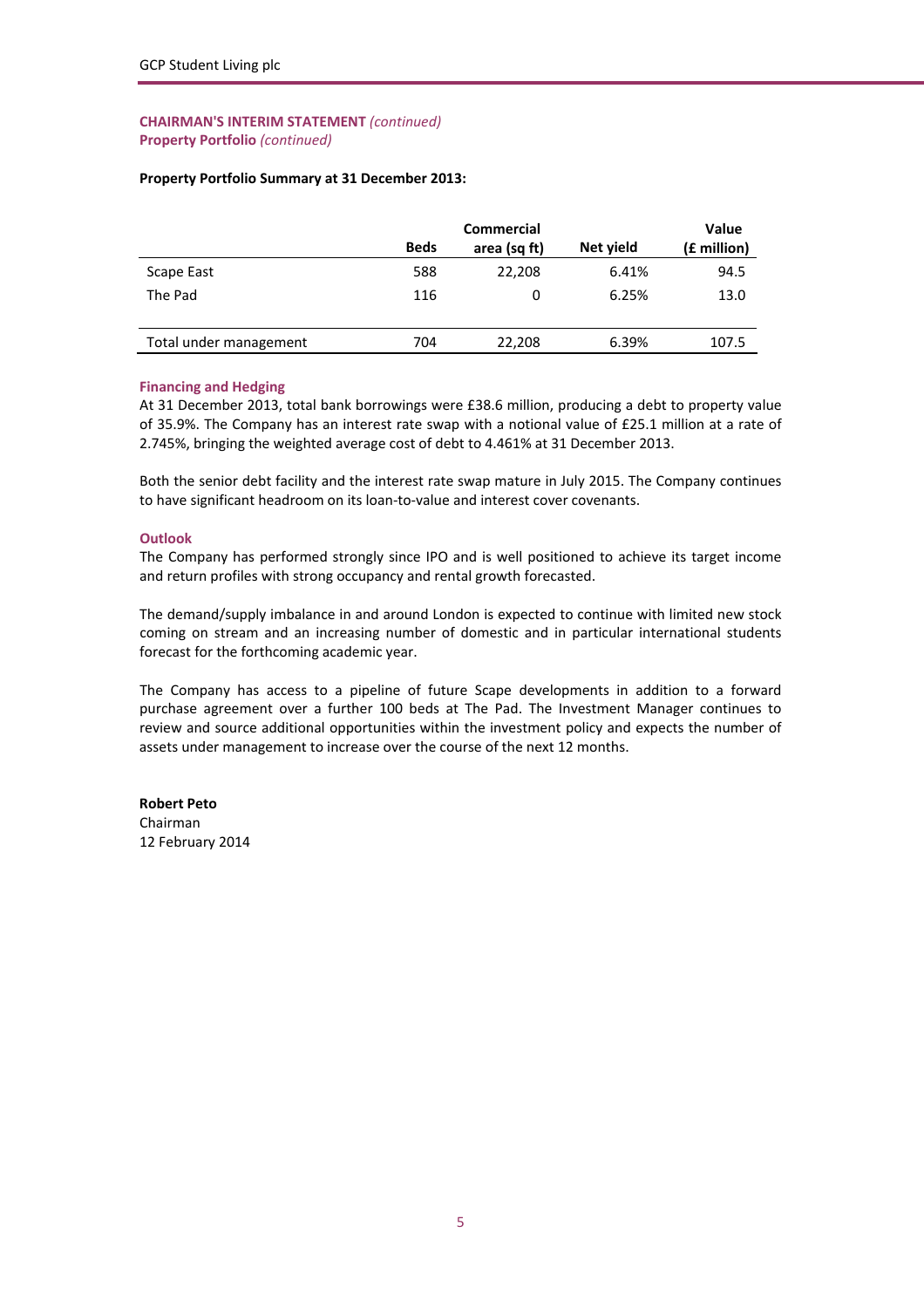#### **INVESTMENT OBJECTIVE**

The Company's investment objective is to provide shareholders with regular, sustainable, long‐term dividends coupled with the potential for modest capital appreciation over the long term and RPI inflation‐linked income characteristics.

#### **INVESTMENT POLICY**

The Company meets its investment objective through owning, leasing and licensing student residential accommodation and teaching facilities to a diversified portfolio of direct let tenants and Higher Education Institutions ("HEIs"). The Company invests in modern, mostly purpose built, private student residential accommodation and teaching facilities located primarily in and around London where the Investment Manager believes the Company is likely to benefit from supply and demand imbalances for student residential accommodation.

Rental income predominantly derives from a mix of contractual arrangements including direct leases and/or licences to students ("direct let agreements"), leases and/or licences to students guaranteed by HEIs and/or leases and/or licences directly to HEIs. The Company may enter into soft nominations agreements (*pari passu* marketing arrangements with HEIs to place their students in private accommodation) or hard nominations agreements (longer term marketing arrangements with HEIs of between two and 30 years in duration).

The Company intends to focus primarily on accommodation and teaching facilities for students studying at Russell Group universities, regional universities with satellite teaching facilities in and around London and at specialist colleges.

The Company can acquire properties directly or through holdings in special purpose vehicles and properties may be held through limited partnerships, trusts or other vehicles with third party co‐investors.

#### *Borrowing and gearing policy*

The Company may use gearing to enhance returns over the long term. The level of gearing will be governed by careful consideration of the cost of borrowing and the Company may use hedging or otherwise seek to mitigate the risk of interest rate increases. Gearing, represented by borrowings as a percentage of gross assets, will not exceed 55% at the time of investment. It is the Directors' current intention to target gearing of less than 30% of gross assets in the long term and to comply with the REIT condition relating to the ratio between the Company's 'property profits' and 'property finance costs'.

#### *Use of derivatives*

The Company may invest through derivatives for efficient portfolio management. In particular, the Company engages in interest rate hedging or otherwise seeks to mitigate the risk of interest rate increases as part of the Company's efficient portfolio management.

#### *Investment restrictions*

The Company invests and manages its assets with the objective of spreading risk through the following investment restrictions:

- the Company will derive its rental income from a portfolio of not less than 500 units;
- at least 90% by value of the properties directly or indirectly owned by the Company shall be in the form of freehold or long leasehold (over 60 years remaining at the time of acquisition) properties or the equivalent;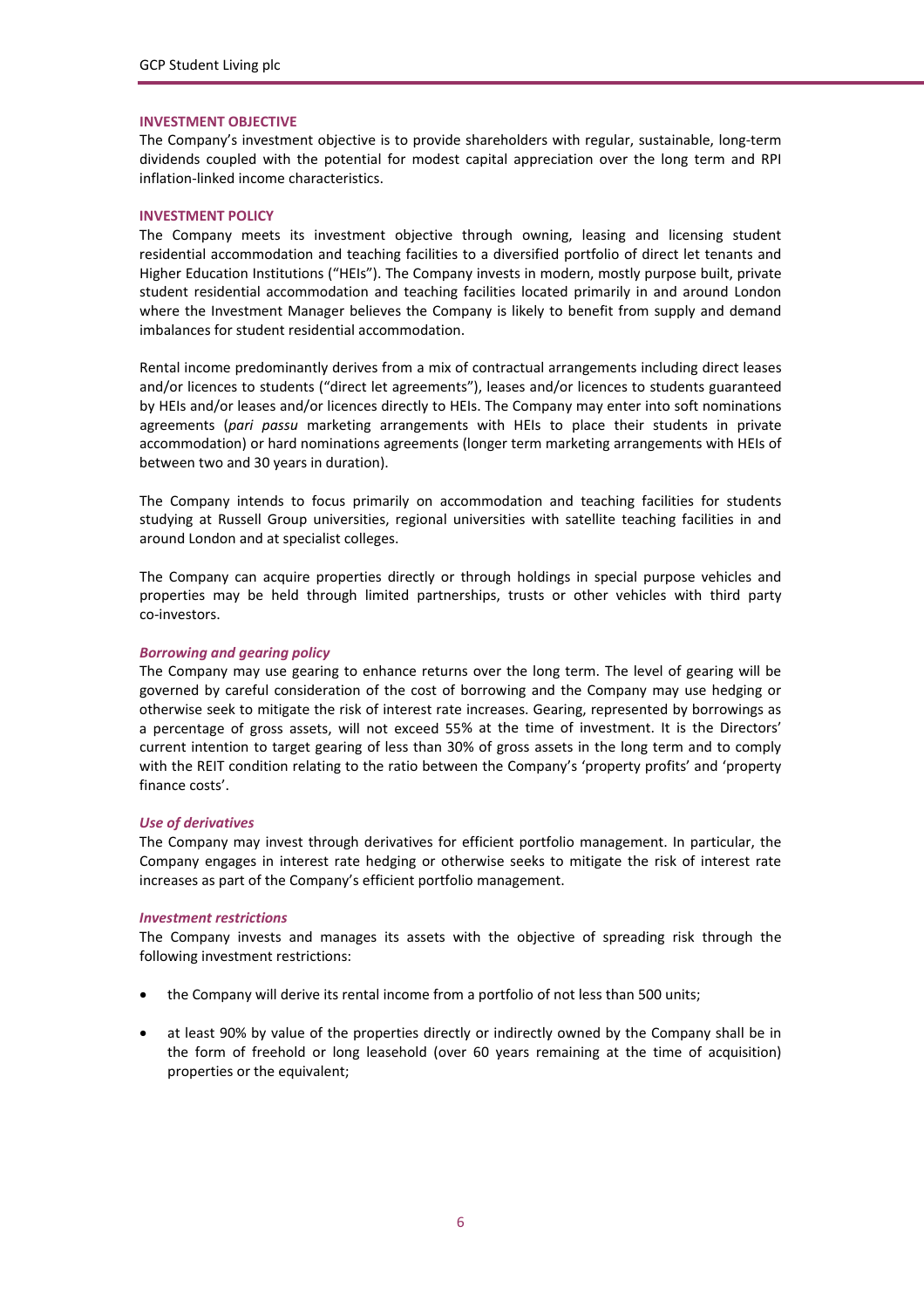### **INVESTMENT POLICY** *(continued)*

### *Investment restrictions (continued)*

- the Company will not invest in development assets or assets which are unoccupied or not producing income at the time of acquisition; and
- the Company will not invest in closed-ended investment companies.

The Directors currently intend, at all times, to conduct the affairs of the Company so as to enable it to qualify as a REIT for the purposes of Part 12 of the Corporation Tax Act 2010 (and the regulations made thereunder).

In the event of a breach of the investment guidelines and restrictions set out above, the Investment Manager shall inform the Directors upon becoming aware of the same and if the Directors consider the breach to be material, notification will be made to a Regulatory Information Service.

No material change will be made to the investment policy without the approval of shareholders by ordinary resolution.

The Company was incorporated on 26 February 2013. The ordinary shares were admitted to trading on the SFM and the CISX on 20 May 2013.

The important events that have occurred during the period under review, the key factors influencing the consolidated financial statements and the principal risks and uncertainties for the remaining six months of the financial period are set out in the above Chairman's Interim Statement and below.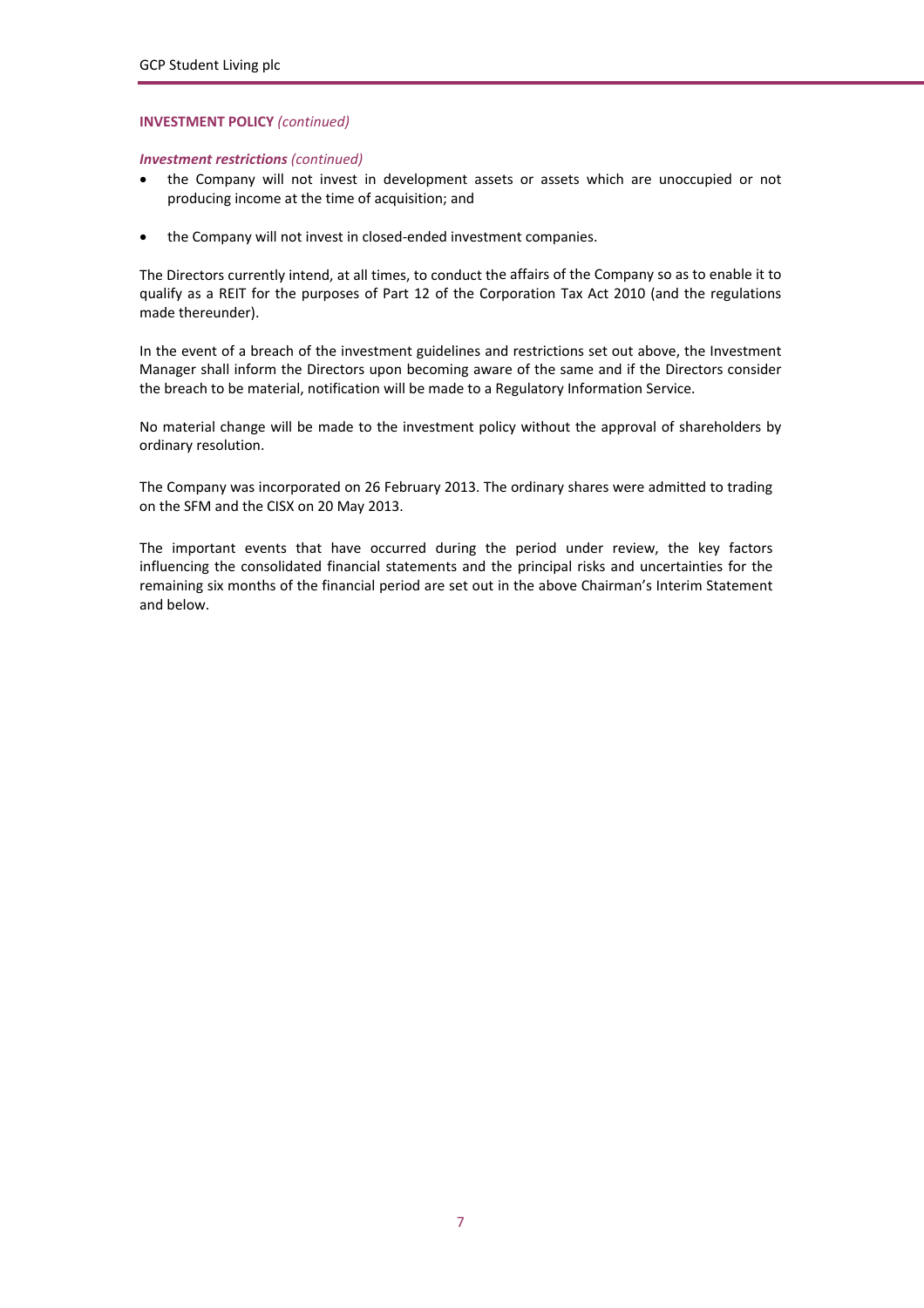#### **PRINCIPAL RISKS AND UNCERTAINTIES**

The principal financial risks and the Company's policies for managing these risks and the policy and practice with regard to financial instruments are summarised in note 13 to the financial statements.

The Board has also identified the following additional risks and uncertainties:

#### **Investment and strategy**

There can be no guarantee that the investment objective of the Company will be achieved. The Company is a REIT which invests in student residential accommodation. The Company will focus primarily on accommodation and teaching facilities for students studying at universities and specialist colleges in and around London.

The Company's investment objective includes the aim of providing shareholders with modest capital appreciation over the long term. The amount of any capital appreciation will depend upon, amongst other things, the Company successfully pursuing its investment policy and the performance of the Company's assets. There can be no assurance as to the level of any capital appreciation over the long term.

The Company has already acquired two assets which meet the investment strategy. The Investment Manager and Asset Manager have significant experience in the sector which should provide the Company with access to assets to meet its investment strategy going forward.

#### **General property and investment market conditions**

The Company's performance depends to a significant extent on property values in the UK. An overall downturn in the UK property market and the availability of credit to the UK property sector may have a materially adverse effect upon the value of the property owned by the Company and ultimately upon the net asset value and the ability of the Company to generate revenues.

The Investment Manager provides the Board with quarterly updates on the state of the student accommodation market and senior debt market to act as an early warning signal of any adverse market conditions ahead.

#### **Property valuation**

The valuation of the Company's property portfolio is inherently subjective, in part because all property valuations are made on the basis of assumptions which may not prove to be accurate, and because of the individual nature of each property. This is particularly so where there has been more limited transactional activity in the market against which the Company's property valuations can be benchmarked by the Company's independent third‐party valuation agents. Valuations of the Company's investments may not reflect actual sale prices even where any such sales occur shortly after the relevant valuation date.

The Company can invest in properties through investments in various property-owning vehicles, and may in the future utilise a variety of investment structures for the purpose of investing in property. There can be no assurance that the value of investments made through those structures will fully reflect the value of the underlying property.

The Company has entered into a valuation agreement with Knight Frank LLP to provide quarterly valuations. Knight Frank is one of the largest valuers of student accommodation in the United Kingdom and therefore has access to the maximum number of data points to support their valuations. In addition to this, the Board of Directors has significant experience of property valuation and its constituent elements.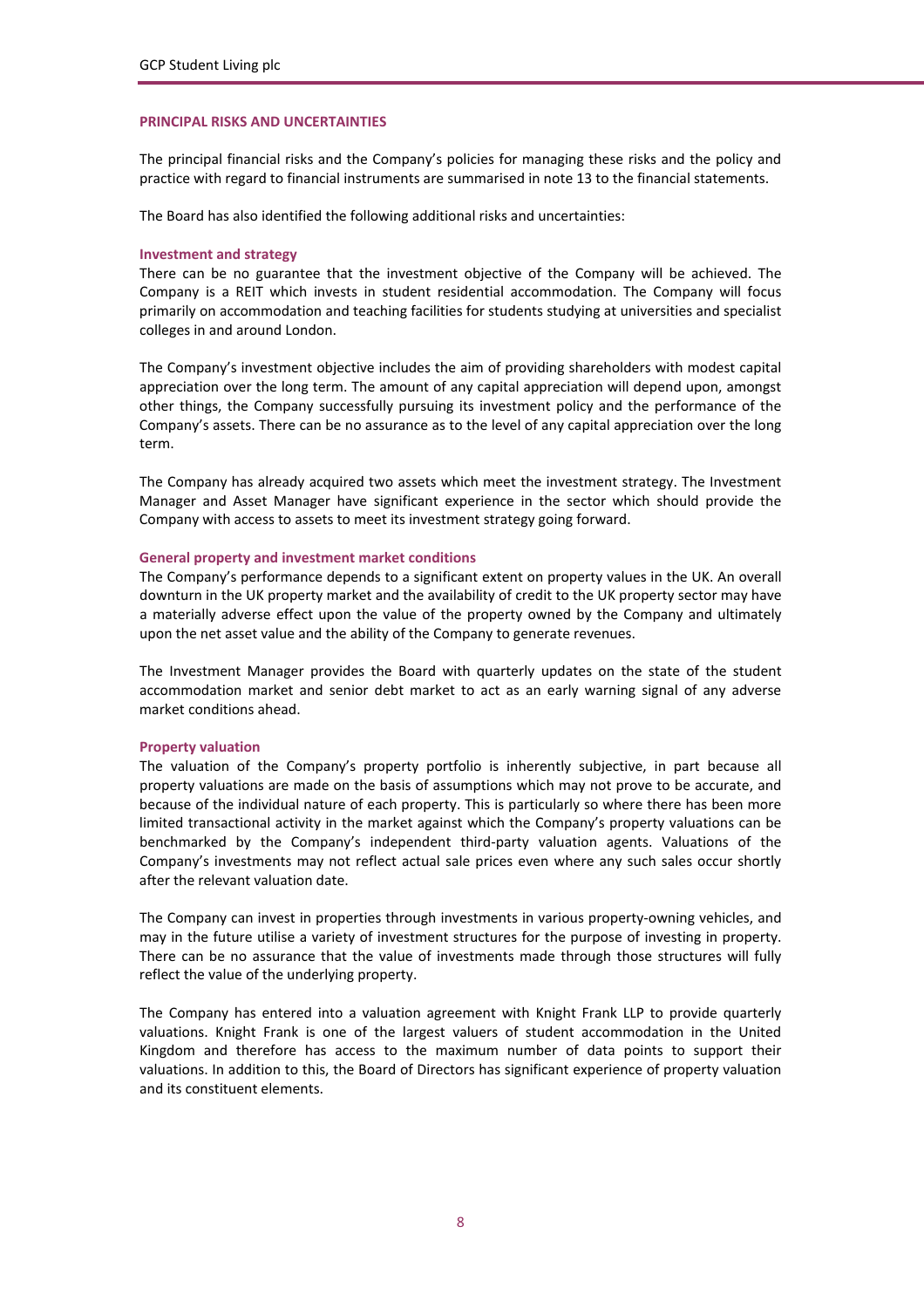#### **PRINCIPAL RISKS AND UNCERTAINTIES** *(continued)*

#### **Portfolio performance**

Returns achieved are reliant primarily upon the performance of the property portfolio. The Company may experience fluctuations in its operating results due to a number of factors, including changes in the values of investments made by the Company, changes in the Company's operating expenses, occupancy rates, the degree to which the Company encounters competition and general economic and market conditions.

The Company may be subject to concentration risk on its portfolio. Whilst it is the Board's intention for the Company to acquire additional property assets, there can be no certainty that it will be able to do so.

The Investment Manager and Asset Manager provide the Board with quarterly reports on asset performance. The analysis provides both the Investment Manager and Board with the tools to adjust its operational strategy in order to maximise shareholder value.

#### **Rental income and occupancy rates**

Rental income and property values may be adversely affected by increased supply of student accommodation and teaching facilities, the failure to collect rents, periodic renovation costs and increased operating costs. A decrease in rental income and/or on property values may materially and adversely impact the net asset value and earnings of the Company.

The value of the Company's properties and, to a significant degree, the Company's turnover, is dependent on the rental rates that can be achieved from the properties that the Company owns. Any failure to maintain or increase the rental rates for the Company's rooms and properties generally may have a material adverse effect on the value of the Company's properties as well as the Company's turnover and its ability to service interest on its debts in the longer term.

The Company may not be able to maintain occupancy rates, which may have a material adverse impact on the Company's revenue performance, margins and asset values.

The Investment Manager will only propose to the Board those assets which it believes are in the most advantageous locations and benefit from large supply and demand imbalances that can bear the entry of new competitors into the market. In addition, the quality of assets that the Company acquires will be amongst the best in class to minimise occupancy risk.

#### **Dividends**

The Company's investment objective includes the aim of providing shareholders with regular, sustainable dividends payable over the long term. The declaration, payment and amount of any future dividends by the Company are subject to the discretion of the Directors and will depend upon, amongst other things, the Company successfully pursuing its investment policy and its earnings, financial position, cash requirements, level and rate of borrowings and availability of profit, as well the provisions of relevant laws or generally accepted accounting principles from time to time. There is no guarantee that any dividends will be paid in respect of any financial year or period.

#### **Borrowings**

The Company's investment strategy may involve securing borrowing facilities to finance additions to the Company's portfolio. It is not certain that such facilities will be able to be secured. Lack of access to debt or the utilisation of debt on more expensive terms than anticipated may adversely affect the Company's investment returns.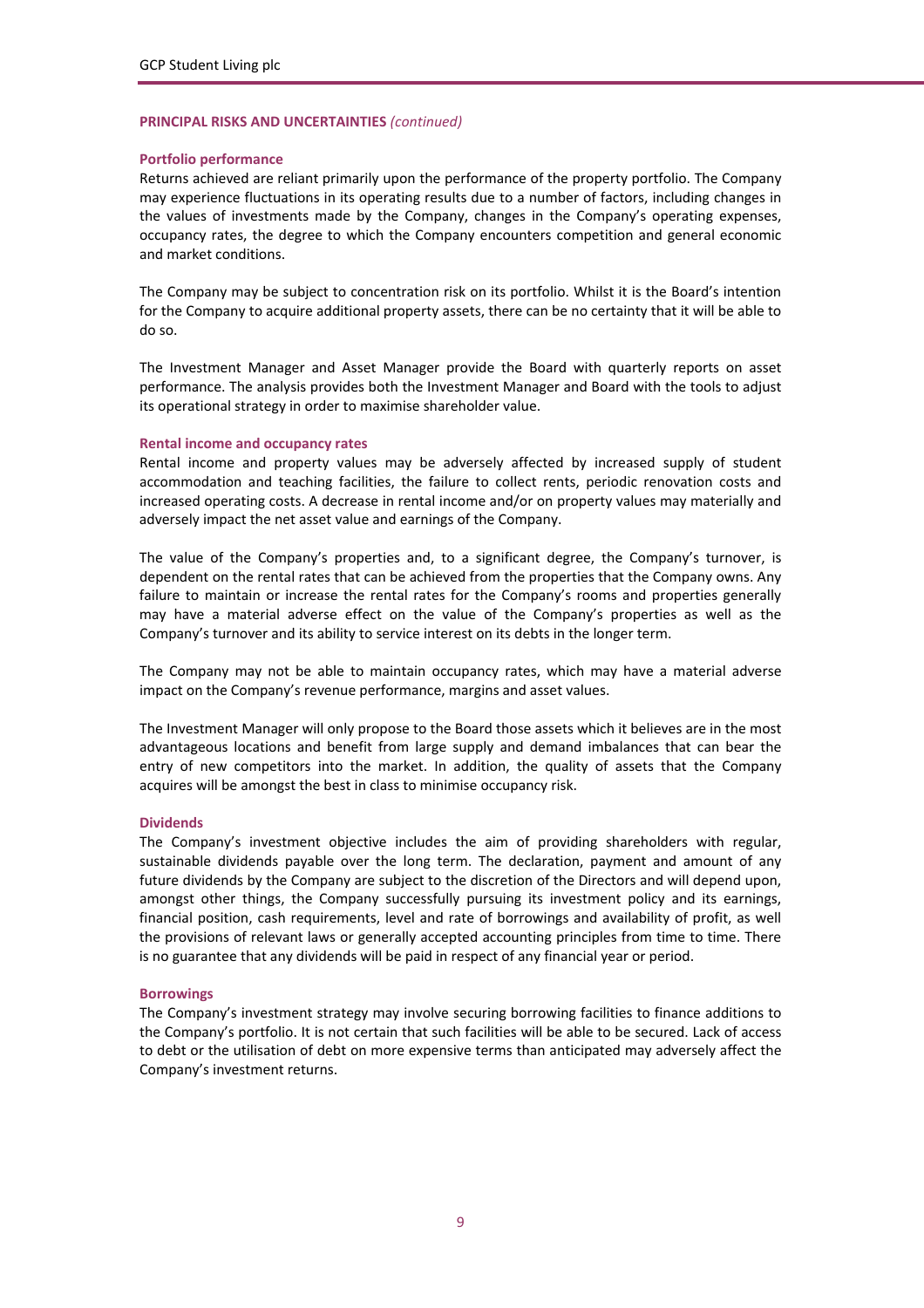# **PRINCIPAL RISKS AND UNCERTAINTIES** *(continued)*

#### **Borrowings** *(continued)*

While the use of borrowings should enhance the total return on the shares where the return on the Company's underlying assets is rising and exceeds the cost of borrowing, it will have the opposite effect where the return on the Company's underlying assets is rising at a lower rate than the cost of borrowing or falling, further reducing the total return on the shares. As a result, the use of borrowings by the Company may increase the volatility of the NAV per share and the Company's ability to pay dividends to shareholders.

The prospectus provides for the Company to have no more than 55% gearing in the short term and 30% in the long term, thereby reducing the volatility that changes in debt rates can have on the Company. In addition to this, the Investment Manager provides the Board with a quarterly update on the state of the senior debt market to ensure debt facilities are renewed well in advance of expiration, and interest rate derivatives are used where required to hedge fluctuations in underlying interest rates.

#### **Taxation**

The affairs of the Company are conducted so as to satisfy the conditions of approval as a REIT.

Any change in the Company's tax status or in taxation legislation in the UK (including a change in interpretation of such legislation) could affect the Company's ability to achieve its investment objective or provide favourable returns to shareholders. In particular, an increase in the rates of stamp duty land tax could have a material impact on the price at which UK land can be acquired.

If the Company fails to remain a REIT for UK tax purposes, its profits and gains will be subject to UK corporation tax.

The Board has ultimate responsibility for ensuring adherence and monitors the compliance reports provided by the Investment Manager on potential transactions to be undertaken, the Administrator on asset levels and the Registrar on shareholdings.

#### **Compliance with laws or regulations**

The Company and its operations are subject to laws and regulations enacted by national and local governments and government policy. Any change in the laws, regulations and/or government policy affecting the Company may have a material adverse effect on the ability of the Company to successfully pursue its investment policy and meet its investment objective and on the value of the Company and the shares.

The Company is subject to and will be required to comply with certain regulatory requirements that are applicable to closed‐ended investment companies that are admitted to trading on the SFM and the CISX and listed on the Official List of the CISX. The Company must comply with the listing rules of the CISX, the London Stock Exchange Admission and Disclosure Standards and the Disclosure and Transparency Rules. Any failure in future to comply with any future changes to such rules and regulations may result in the shares being suspended from listing on the CISX and/or trading on the SFM.

The Alternative Investment Fund Managers' Directive is now in force and it is likely that there will be an increase, potentially a material increase, in the Company's governance, administration and custodian expenses as a result of its implementation.

The Board has appointed Lawrence Graham as legal counsel, and Capita as Company Secretary and Administrator to ensure compliance with all laws and regulations.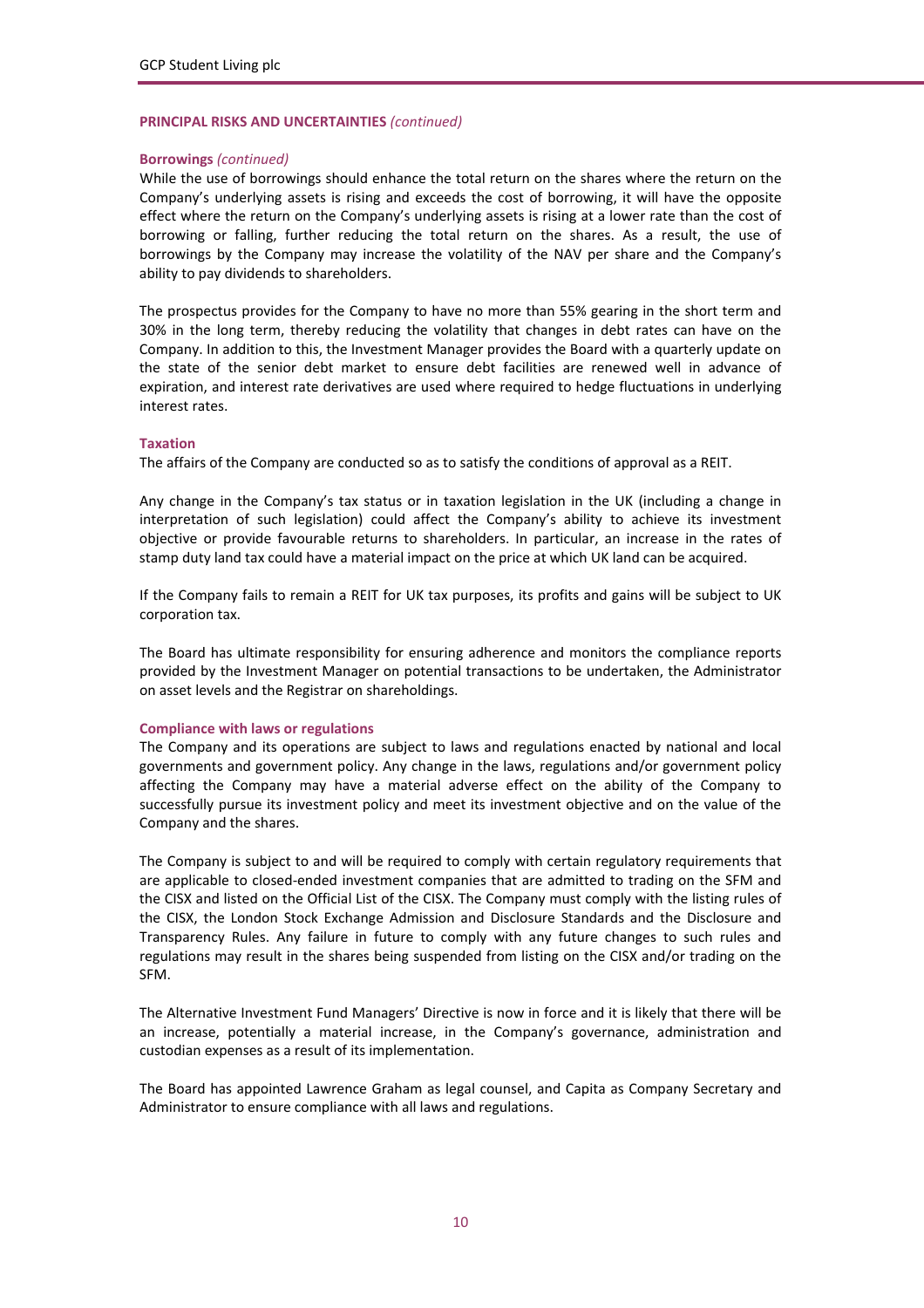# **DIRECTORS' STATEMENT OF RESPONSIBILITIES IN RESPECT OF THE UNAUDITED CONDENSED CONSOLIDATED FINANCIAL STATEMENTS**

The Directors confirm that to the best of their knowledge:

- the Half Yearly Report and Unaudited Condensed set of Consolidated Financial Statements has been prepared in accordance with IAS 34 'Interim Financial Reporting' issued by the International Accounting Standards Board, except for the requirement to include prior period comparatives as this is the Company's first financial period since incorporation.
- the Half Yearly Report and Unaudited Condensed Consolidated Financial Statements give a true and fair view of the assets, liabilities and financial position of the Company; and
- the Half Yearly Report and Unaudited Condensed Consolidated Financial Statements includes a fair review of the information required by:
	- (a) 4.2.7R of the Disclosure and Transparency Rules, being an indication of important events that have occurred during the first ten months of the financial year and their impact on the Unaudited Condensed set of Consolidated Financial Statements; and a description of the principal risks and uncertainties for the remaining six months of the year; and
	- (b) 4.2.8R of the Disclosure and Transparency Rules, being related party transactions that have taken place in the first ten months of the current financial year and that have materially affected the financial position or performance of the Company during that period; and any changes in the related party transactions that could do so.

The Half Yearly Report and Unaudited Condensed Consolidated Financial Statements were approved by the Board of Directors on 12 February 2014 and the above responsibility statement was signed on its behalf by Robert Peto, Chairman, on the same date.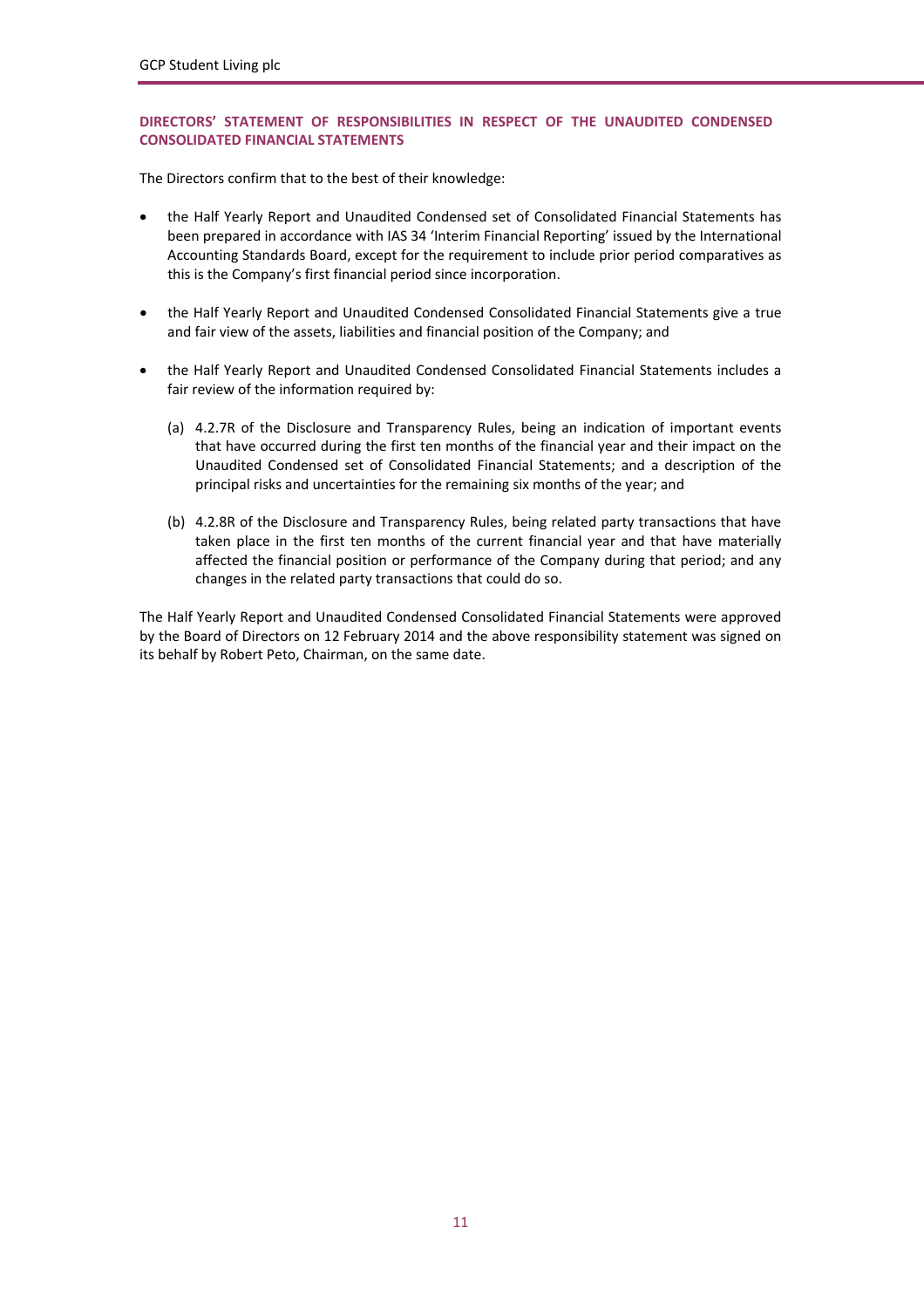# **UNAUDITED CONDENSED CONSOLIDATED INCOME STATEMENT**

For the period 26 February to 31 December 2013

|                                                        |             | 31 December      |
|--------------------------------------------------------|-------------|------------------|
|                                                        |             | 2013             |
|                                                        |             | f'000            |
|                                                        |             | <b>Unaudited</b> |
| <b>Continuing operations</b>                           | <b>Note</b> |                  |
| Revenue                                                |             | 4,569            |
| Property operating expenses                            |             | (590)            |
| <b>Gross profit</b>                                    |             | 3,979            |
| Other operating income                                 |             | 42               |
| Administration expenses                                |             | (759)            |
| Operating profit before gains on investment properties |             | 3,262            |
| Fair value gains on investment properties              | 3           | 1,275            |
| <b>Operating profit</b>                                |             | 4,537            |
| Finance income                                         |             | 3                |
| Finance costs                                          |             | (891)            |
| Profit before tax                                      |             | 3,649            |
| Tax charge                                             | 4           |                  |
| Profit for the period                                  |             | 3,649            |
| Earnings per share (basic and diluted) (pps)           |             | 5.20             |

# **UNAUDITED CONDENSED CONSOLIDATED STATEMENT OF COMPREHENSIVE INCOME** For the period 26 February to 31 December 2013

|                                              |   | 31 December      |
|----------------------------------------------|---|------------------|
|                                              |   | 2013             |
|                                              |   | £'000            |
|                                              |   | <b>Unaudited</b> |
| Profit for the period                        |   | 3,649            |
| Other comprehensive income                   |   |                  |
| Fair value movement in financial derivatives | 9 | (868)            |
| Total comprehensive income for the period    |   | 2,781            |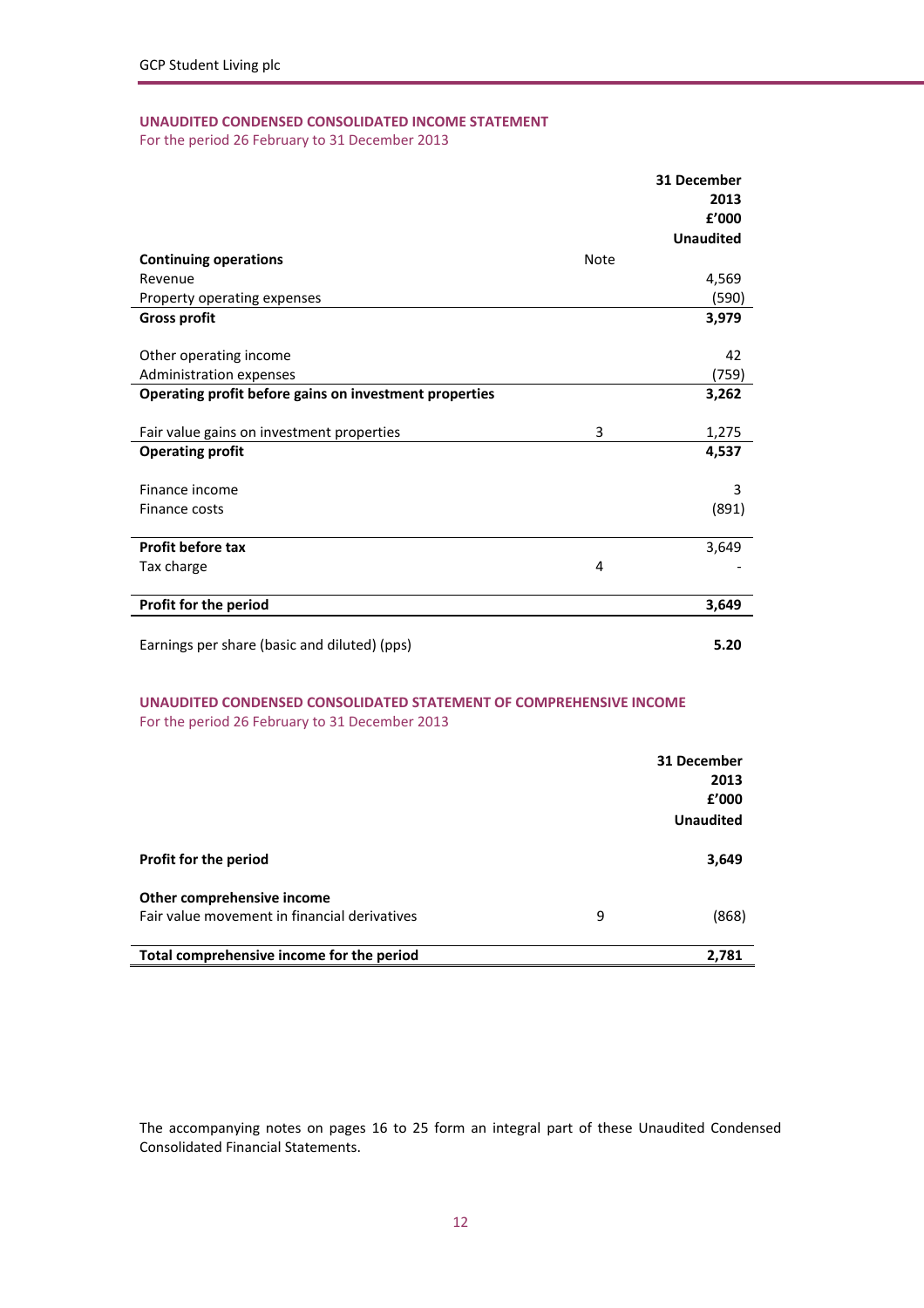# **UNAUDITED CONDENSED CONSOLIDATED STATEMENT OF FINANCIAL POSITION** As at 31 December 2013

|                                       |                | 31 December      |
|---------------------------------------|----------------|------------------|
|                                       |                | 2013             |
|                                       |                | £'000            |
| <b>Assets</b>                         | Note           | <b>Unaudited</b> |
| <b>Non-current assets</b>             |                |                  |
| Investment property                   | 3              | 107,520          |
| Deposit account                       |                | 429              |
|                                       |                | 107,949          |
| <b>Current assets</b>                 |                |                  |
| Cash and cash equivalents             |                | 3,540            |
| Trade and other receivables           |                | 718              |
|                                       |                | 4,258            |
|                                       |                |                  |
| <b>Total assets</b>                   |                | 112,207          |
| <b>Liabilities</b>                    |                |                  |
| <b>Non-current liabilities</b>        |                |                  |
| Interest bearing loans and borrowings | 8              | (38, 634)        |
| Deposit account                       |                | (429)            |
|                                       |                | (39,063)         |
|                                       |                |                  |
| <b>Current liabilities</b>            |                |                  |
| Trade and other payables              |                | (932)            |
| Deferred income                       | $\overline{2}$ | (1,906)          |
| Derivative financial instruments      | 9              | (868)            |
|                                       |                | (3,706)          |
|                                       |                |                  |
| <b>Total liabilities</b>              |                | (42, 769)        |
|                                       |                |                  |
| <b>Net assets</b>                     |                | 69,438           |
|                                       |                |                  |
| <b>Equity</b>                         |                |                  |
| Share capital                         | 10             | 701              |
| Hedging reserve                       | 9              | (868)            |
| Retained earnings                     |                | 69,605           |
| <b>Total equity</b>                   |                | 69,438           |
|                                       |                |                  |
| Number of shares in issue             |                | 70,100,001       |
|                                       |                |                  |
| NAV per share including CPR* (pps)    |                | 99.06            |
|                                       |                |                  |
| Economic NAV per share (pps)          |                | 100.29           |
|                                       |                |                  |
| * Current period revenue              |                |                  |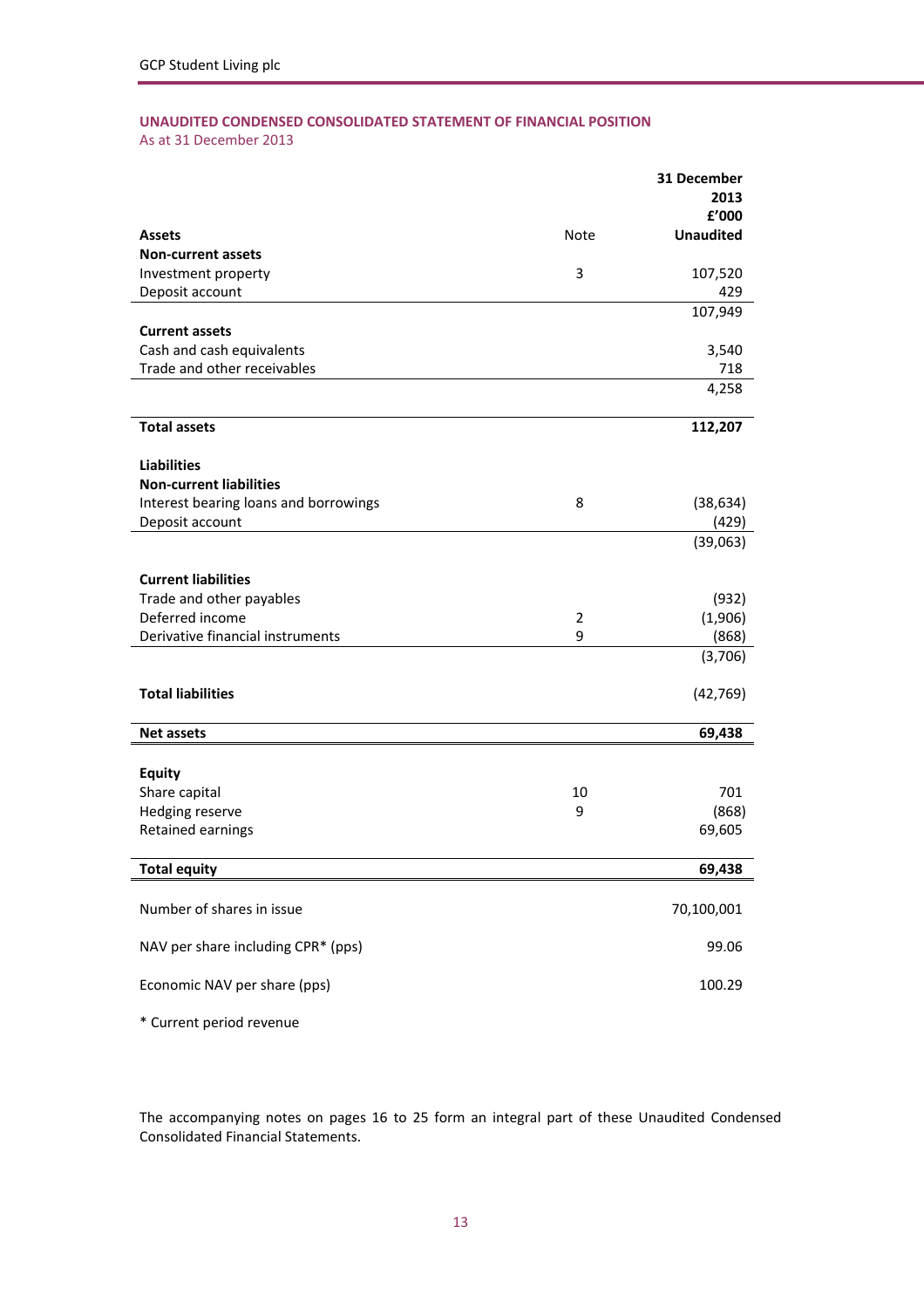# **UNAUDITED CONDENSED CONSOLIDATED STATEMENT OF CHANGES IN EQUITY**

For the period 26 February to 31 December 2013

|                                             | <b>Share</b><br>capital<br>f'000 | <b>Share</b><br>premium<br>f'000 | <b>Hedging</b><br>reserve<br>f'000 | <b>Retained</b><br>earnings<br>f'000 | Total<br>f'000 |
|---------------------------------------------|----------------------------------|----------------------------------|------------------------------------|--------------------------------------|----------------|
| Profit for the period                       |                                  |                                  |                                    | 3,649                                | 3,649          |
| Other comprehensive income                  |                                  |                                  |                                    |                                      |                |
| Fair value movement on financial derivative |                                  |                                  | (868)                              |                                      | (868)          |
| <b>Total comprehensive income</b>           |                                  |                                  | (868)                              | 3,649                                | 2,781          |
| Ordinary shares issued                      | 701                              | 69,399                           |                                    |                                      | 70,100         |
| Share issue costs                           |                                  | (2,041)                          |                                    |                                      | (2,041)        |
| Share premium cancelled on 31 July 2013     |                                  | (67, 358)                        |                                    | 67,358                               |                |
| <b>Dividends</b>                            |                                  |                                  |                                    | (1,402)                              | (1,402)        |
| <b>Balance at 31 December 2013</b>          | 701                              |                                  | (868)                              | 69,605                               | 69,438         |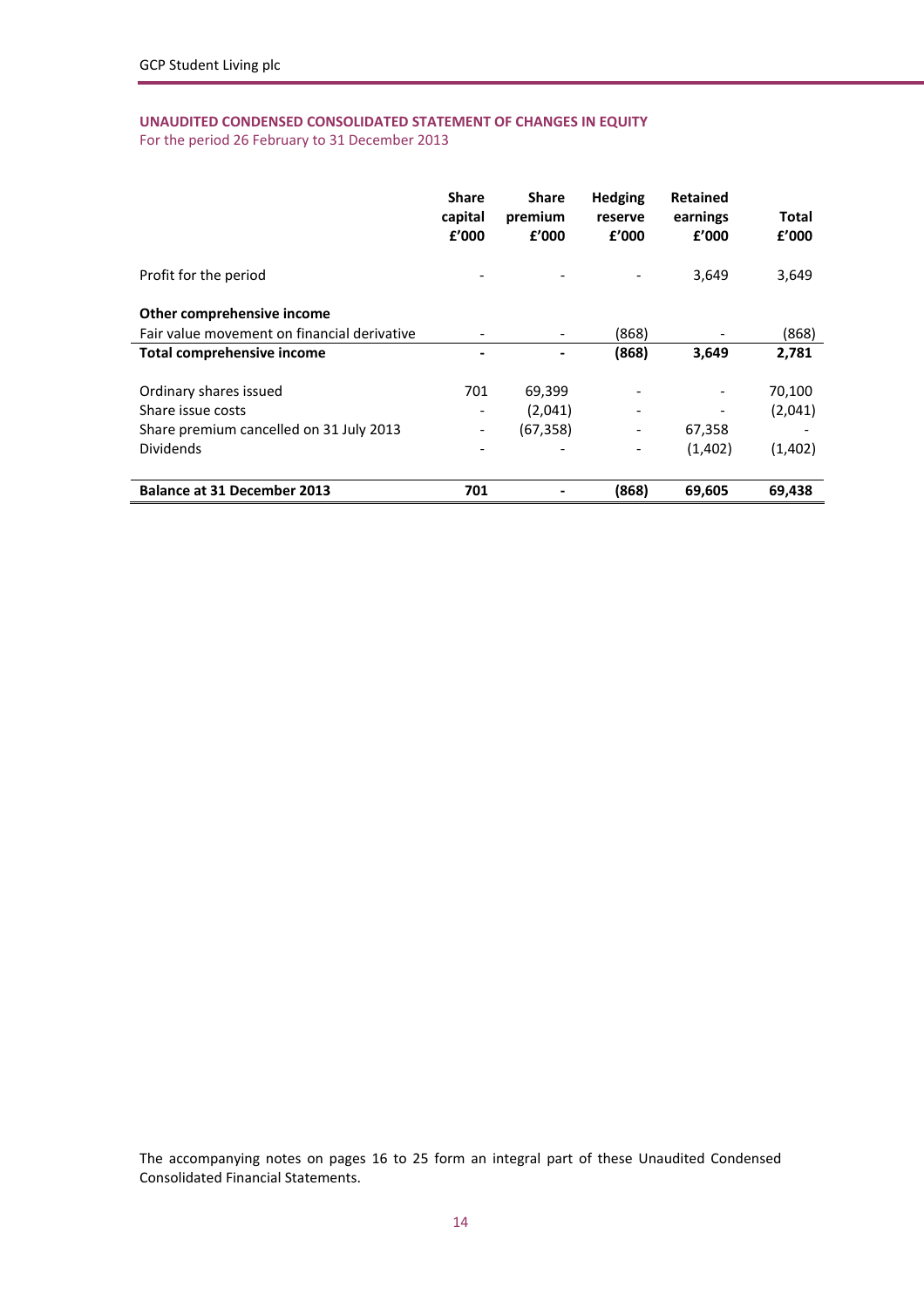# **UNAUDITED CONDENSED CONSOLIDATED STATEMENT OF CASH FLOWS**

For the period 26 February to 31 December 2013

|                                                                   | 31 December      |
|-------------------------------------------------------------------|------------------|
|                                                                   | 2013             |
|                                                                   | f'000            |
|                                                                   | <b>Unaudited</b> |
| Cash flows from operating activities                              |                  |
| Operating profit                                                  | 4,538            |
| Adjustments to reconcile profit for the period to net cash flows: |                  |
| Gain from change in fair value of investment properties           | (1,490)          |
| Increase in other receivables and prepayments                     | (718)            |
| Increase in other payables and accrued expenses                   | 2,362            |
| Net cash flow generated from operating activities                 | 4,692            |
| Cash flows from investing activities                              |                  |
| Payments on investment properties                                 | (35, 221)        |
| Acquisition of subsidiary                                         | (13,030)         |
| Net cash used in investing activities                             | (48, 251)        |
| Cash flows from financing activities                              |                  |
| Proceeds from issue of ordinary share capital                     | 70,100           |
| Share issue costs                                                 | (2,041)          |
| Loan received for acquisition of subsidiary                       | 13,500           |
| Part repayment of initial loan                                    | (32, 645)        |
| Net financing costs                                               | (600)            |
| Dividends paid in the period                                      | (1, 215)         |
| Net cash flow generated from financing activities                 | 47,099           |
| Increase in cash and cash equivalents                             | 3,540            |
| Cash and cash equivalents at start of period                      |                  |
| Cash and cash equivalents at end of the period                    | 3.540            |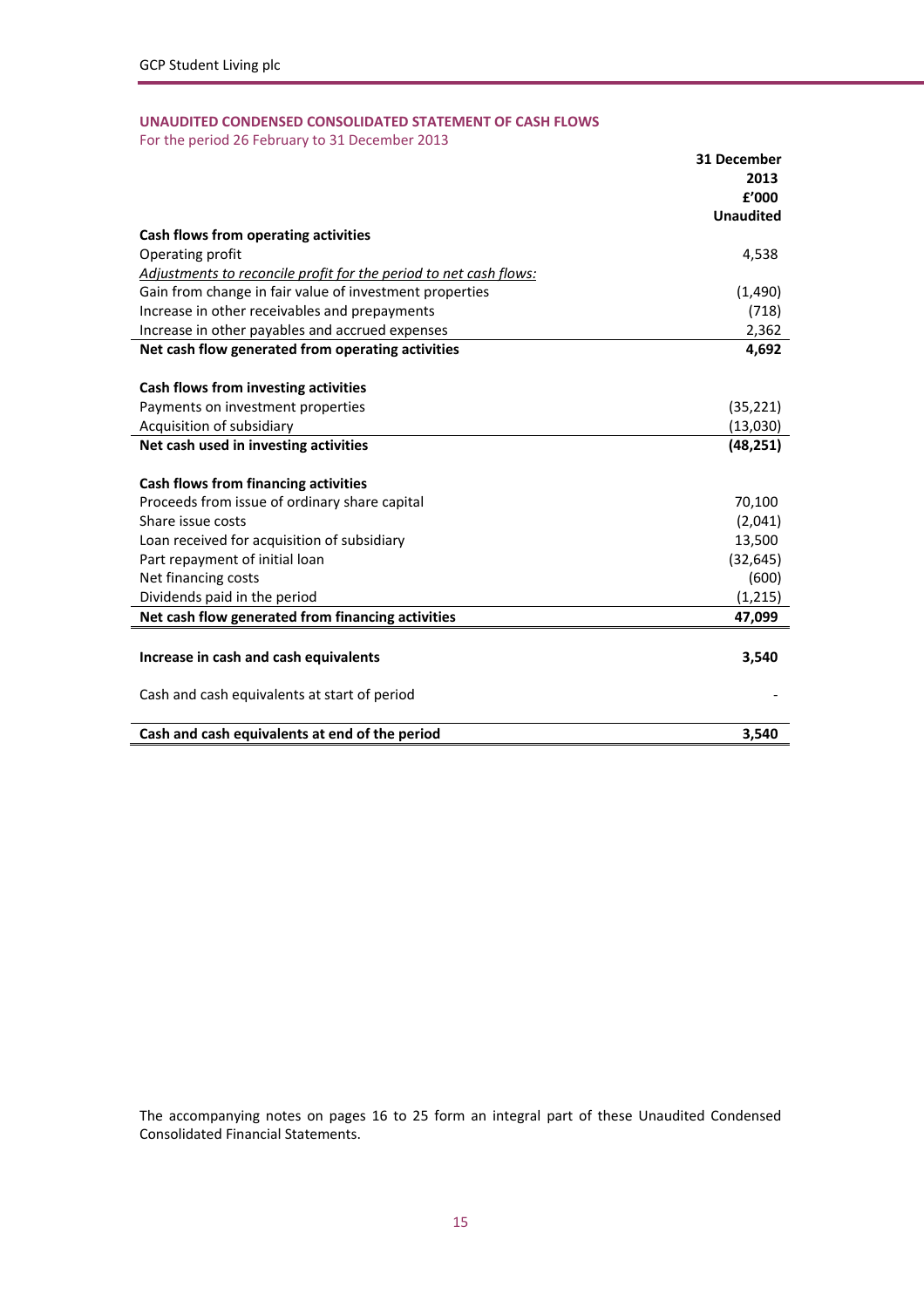#### **1. General information**

GCP Student living plc is a REIT incorporated in the UK on 26 February 2013. The registered office of the Company is located at 51 Beaufort House, New North Road, Exeter EX4 4EP. The Company's shares are admitted to trading on the SFM and the CISX and are listed on the Official List of the CISX.

The financial information contained in the Half Yearly Report and Unaudited Condensed Consolidated Financial Statements does not constitute statutory financial statements as defined in Section 434 of the Companies Act 2006. The financial statements for the period 26 February 2013 to 31 December 2013 have not been audited or reviewed by the Company's Auditor. As this is the Company's first accounting period, annual statutory financial statements have not yet been filed with the Registrar of Companies. Audited Initial Accounts for the period 26 February 2013 to 30 September 2013 have been filed with the Registrar of Companies.

#### **2. Basis of preparation**

These Unaudited Condensed Consolidated Financial Statements are prepared in accordance with IFRS and interpretations issued by the International Accounting Standards Board ("IASB") as adopted by the European Union and IAS 34 'Interim Financial Reporting' issued by the IASB, except for the requirement to include prior period comparatives as this is the Company's first financial period since incorporation.

The Unaudited Condensed Consolidated Financial Statements have been prepared under the historical cost convention, except for investment property and derivative financial instruments that have been measured at fair value. The Unaudited Condensed Consolidated Financial Statements are presented in Sterling and all values are rounded to the nearest thousand pounds (£'000), except when otherwise indicated.

#### **2.1 Changes to accounting standards and interpretations**

The following accounting standards and their amendments were in issue at the period end but will not be in effect until after this financial period. They are not expected to significantly impact the financial statements.

IAS 27 Separate Financial Statements (as amended in 2011) – previously IAS 27 Consolidated and Separate Financial Statements (effective for annual periods beginning on or after 1 July 2013).

IAS 28 Investments in Associates and Joint Ventures (as amended in 2011) – previously IAS 28 Investments in Associates (effective for annual periods beginning on or after 1 July 2013).

IAS 32 Financial Instruments: Presentation – amendments to application guidance on the offsetting of financial assets and financial liabilities (effective for annual periods beginning on or after 1 January 2014).

IFRS 10 Consolidated Financial Statements (effective for annual periods beginning on or after 1 January 2014).

IFRS 11 Joint Arrangements (effective for annual periods beginning on or after 1 January 2014).

IFRS 12 Disclosure of Interests in Other Entities (effective for annual periods beginning on or after 1 January 2014).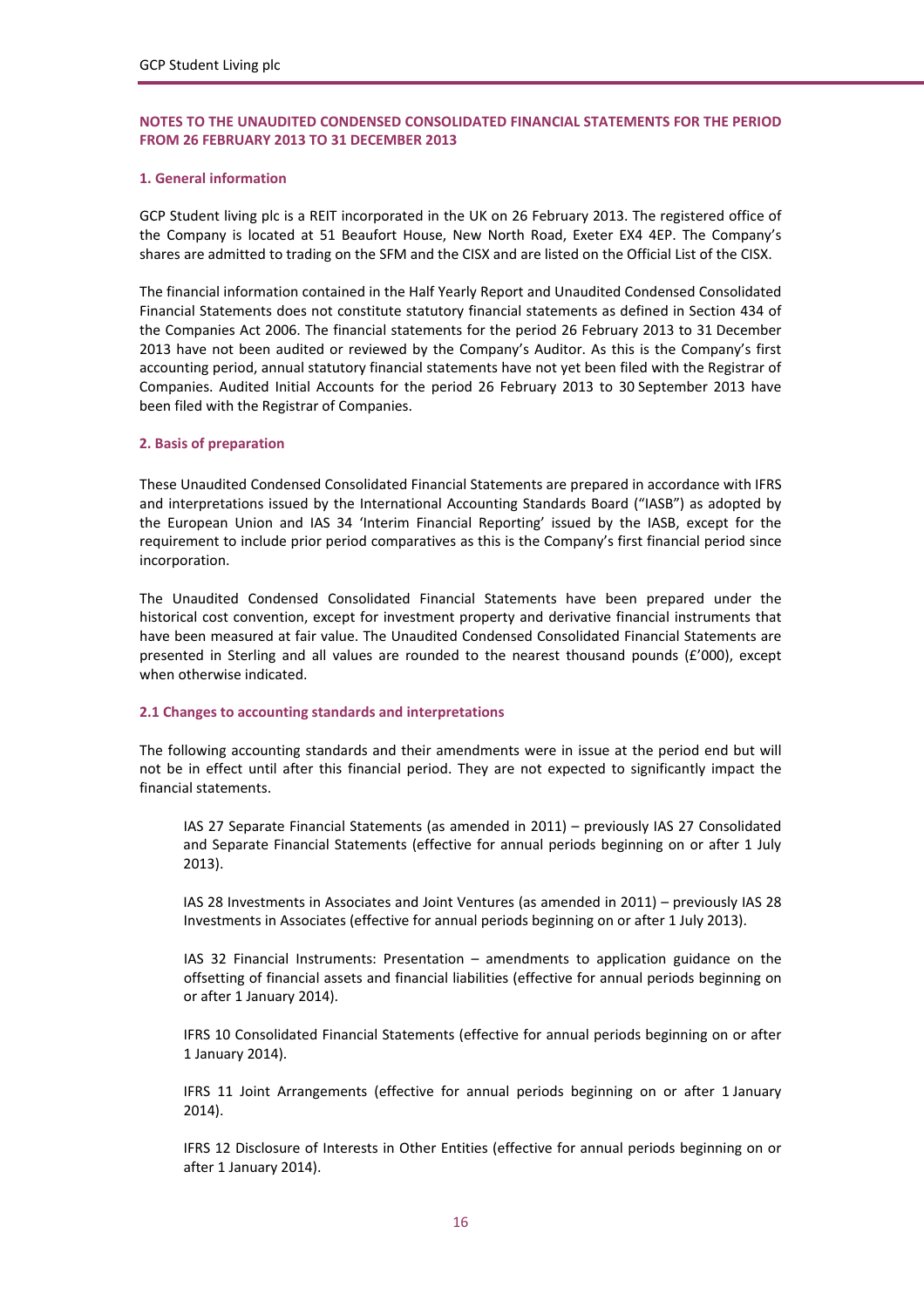#### **2.2 Significant accounting judgements and estimates**

The preparation of these Unaudited Condensed Consolidated Financial Statements in accordance with IFRS requires the Directors of the Company to make judgements, estimates and assumptions that affect the reported amounts recognised in the financial statements. However, uncertainty about these assumptions and estimates could result in outcomes that require a material adjustment to the carrying amount of the asset or liability in the future.

#### **Valuation of property**

The valuations of the Company's investment property will be at fair value as determined by the independent valuer on the basis of market value in accordance with the internationally accepted Royal Institution of Chartered Surveyors ("RICS") RICS Valuation – Professional Standards (incorporating the International Valuation Standards).

#### **Going concern**

The Directors have made an assessment of the Company's ability to continue as a going concern and are satisfied that the Company has the resources to continue in business for the foreseeable future. Furthermore, the Directors are not aware of any material uncertainties that may cast significant doubt upon the Company's ability to continue as a going concern. Therefore, the Unaudited Condensed Consolidated Financial Statements have been prepared on the going concern basis.

#### **2.3 Summary of significant accounting policies**

The principal accounting policies applied in the preparation of these Unaudited Condensed Consolidated Financial Statements are set out below.

#### **a) Business combinations**

Business combinations are accounted for using the acquisition method. The cost of an acquisition is measured as the aggregate of the consideration transferred, measured at acquisition date fair value and the amount of any non‐controlling interest in the acquiree.

**For each business combination, the acquirer measures the non‐controlling interest in the acquiree either at fair value or at the proportionate share of the acquiree's identifiable net assets. Acquisition costs are capitalised and added to the cost of acquisition in the Unaudited Condensed Consolidated Statement of Financial Position.**

When the Group acquires a business, it assesses the financial assets and liabilities assumed for appropriate classification and designation in accordance with the contractual terms, economic circumstances and pertinent conditions as at the acquisition date.

Any contingent consideration to be transferred by the acquirer will be recognised at fair value at the acquisition date. Subsequent changes to the fair value of the contingent consideration which is deemed to be an asset or liability will be recognised in accordance with IAS 39 either in profit or loss or as a change to other comprehensive income. If the contingent consideration is classified as equity, it should not be re‐measured until it is finally settled within equity.

#### **b) Functional and presentation currency**

The overall objective of the Company is to generate returns in Sterling and the Company's performance is evaluated in Sterling. Therefore, the Directors consider Sterling as the currency that most faithfully represents the economic effects of the underlying transactions, events and conditions and have therefore adopted it as the presentation currency.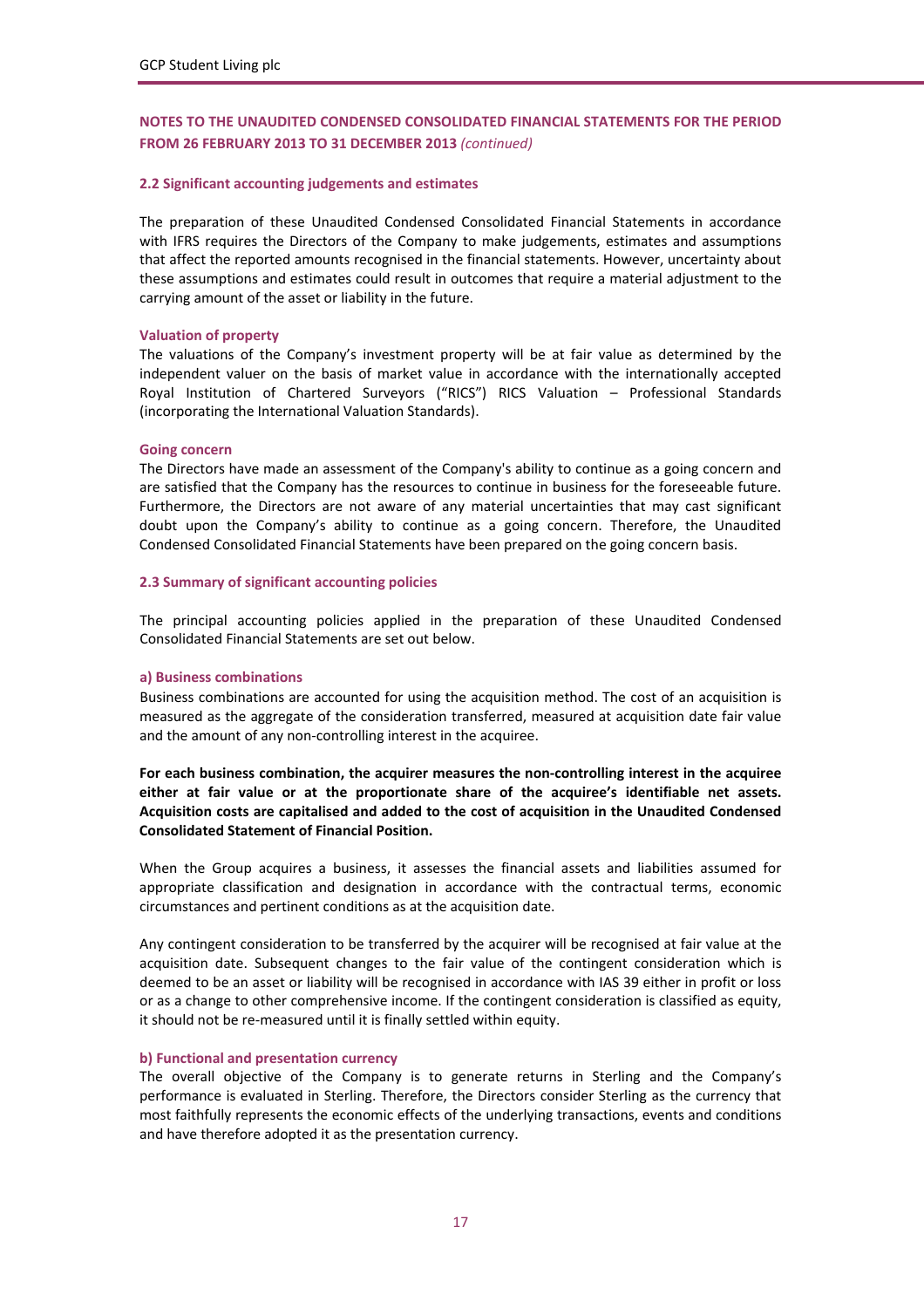#### **c) Investment property**

Investment property comprises property held to earn rental income or for capital appreciation or both. Investment property is measured initially at cost including transaction costs. Transaction costs include transfer taxes and professional fees to bring the property to the condition necessary for it to be capable of operating. The carrying amount also includes the cost of replacing part of an existing investment property at the time that cost is incurred if the recognition criteria are met.

Subsequent to initial recognition, investment property is stated at fair value. Gains or losses arising from changes in the fair values are included in the Unaudited Condensed Consolidated Income Statement in the period in which they arise.

The determination of the fair value of investment property requires the use of estimates such as future cash flows from assets (such as lettings, tenants' profiles, future revenue streams, capital values of fixtures and fittings, plant and machinery, any environmental matters and the overall repair and condition of the property) and discount rates applicable to those assets.

Gains or losses on the disposal of investment property are determined as the difference between net disposal proceeds and the carrying value of the asset in the previous full period financial statements.

#### **d) Cash and cash equivalents**

Cash and cash equivalents in the Unaudited Condensed Consolidated Statement of Financial Position comprise cash at bank and short‐term deposits with an original maturity of three months or less.

#### **e) Rent and other receivables**

Rent and other receivables are recognised at their original invoiced value. Where the time value of money is material, receivables are carried at amortised cost. Provision is made when there is objective evidence that the Company will not be able to recover balances in full. Balances are written off when the probability of recovery is assessed as being remote.

#### **f) Trade and other other payables**

Trade and other payables are initially recognised at fair value and subsequently held at amortised cost.

#### **g) Revenue recognition**

#### i) Rental income

Rental income receivable under operating leases is recognised on a straight‐line basis over the term of the lease, except for contingent rental income which is recognised when it arises.

Incentives for lessees to enter into lease agreements are spread evenly over the lease term, even if the payments are not made on such a basis. The lease term is the non-cancellable period of the lease together with any further term for which the tenant has the option to continue the lease, where, at the inception of the lease, the Directors are reasonably certain that the tenant will exercise that option. (Premiums received to terminate or extend leases are recognised in the capital account of the Unaudited Condensed Consolidated Statement of Comprehensive Income when they arise).

#### ii) Interest income

Interest income is recognised as it is received and shown within the Unaudited Condensed Consolidated Income Statement as finance income.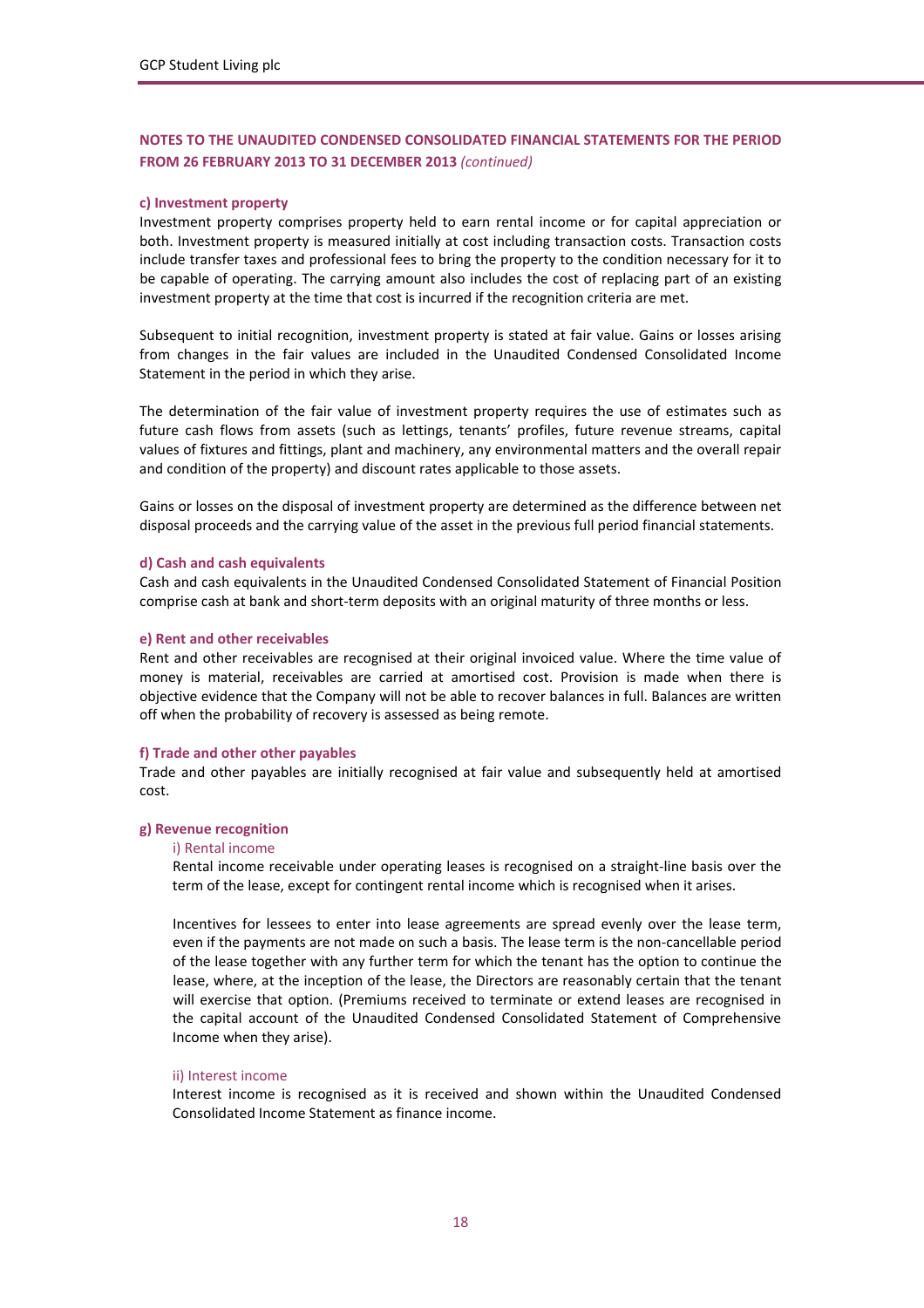#### **g) Revenue recognition** *(continued)*

#### iii) Deferred income

Deferred income is rental income received in advance during the accounting period. The income is deferred and treated as a prepayment and is unwound to revenue on a straight line basis over the lease term. Any residual balance is shown in the Unaudited Condensed Consolidated Income Statement and shown as finance costs.

#### iv) Service charge income

Service charges are received to cover expenditure on hard and soft facilities management. These are paid to the landlord and then on to the Facilities Manager and reimbursed to the Company via the Company's nominations agreement. Residual balances are shown in the Unaudited Condensed Consolidated Income Statement as miscellaneous income.

#### v) Operating segments

All of the Group's revenue and results are generated from student accommodation provision operating in the UK.

#### **h) Tenant deposits**

Tenant deposits received which create corresponding liabilities are initially recognised at fair value and subsequently measured at amortised cost where material. Any difference between the initial fair value and the nominal amount is included as a component of operating lease income and recognised on a straight‐line basis over the lease term.

#### **i) Taxes**

Corporation tax is recognised in the Unaudited Condensed Consolidated Income Statement except to the extent that it relates to items recognised directly in equity, in which case it is recognised in equity. In certain circumstances corporation tax may be recognised in other comprehensive income.

As a REIT, the Company is exempt from corporation tax on the profits and gains from its property investment business, provided it continues to meet certain conditions as per REIT regulations.

Non‐qualifying profits and gains of the Company (the residual business) continue to be subject to corporation tax. Therefore, current tax is the expected tax payable on the non-qualifying taxable income for the year if applicable, using tax rates enacted or substantively enacted at the balance sheet date.

#### **j) Interest bearing loans and borrowings**

All loans and borrowings are initially recognised at cost including directly attributable transaction costs. All loans and borrowings are subsequently measured at amortised cost with interest borne charged to the Unaudited Condensed Consolidated Income Statement and shown within finance costs.

#### **k) Dividends to shareholders**

Dividends due to the Company's shareholders are recognised when they become payable. For interim dividends this will be when they are paid and for final dividends when approved by shareholders.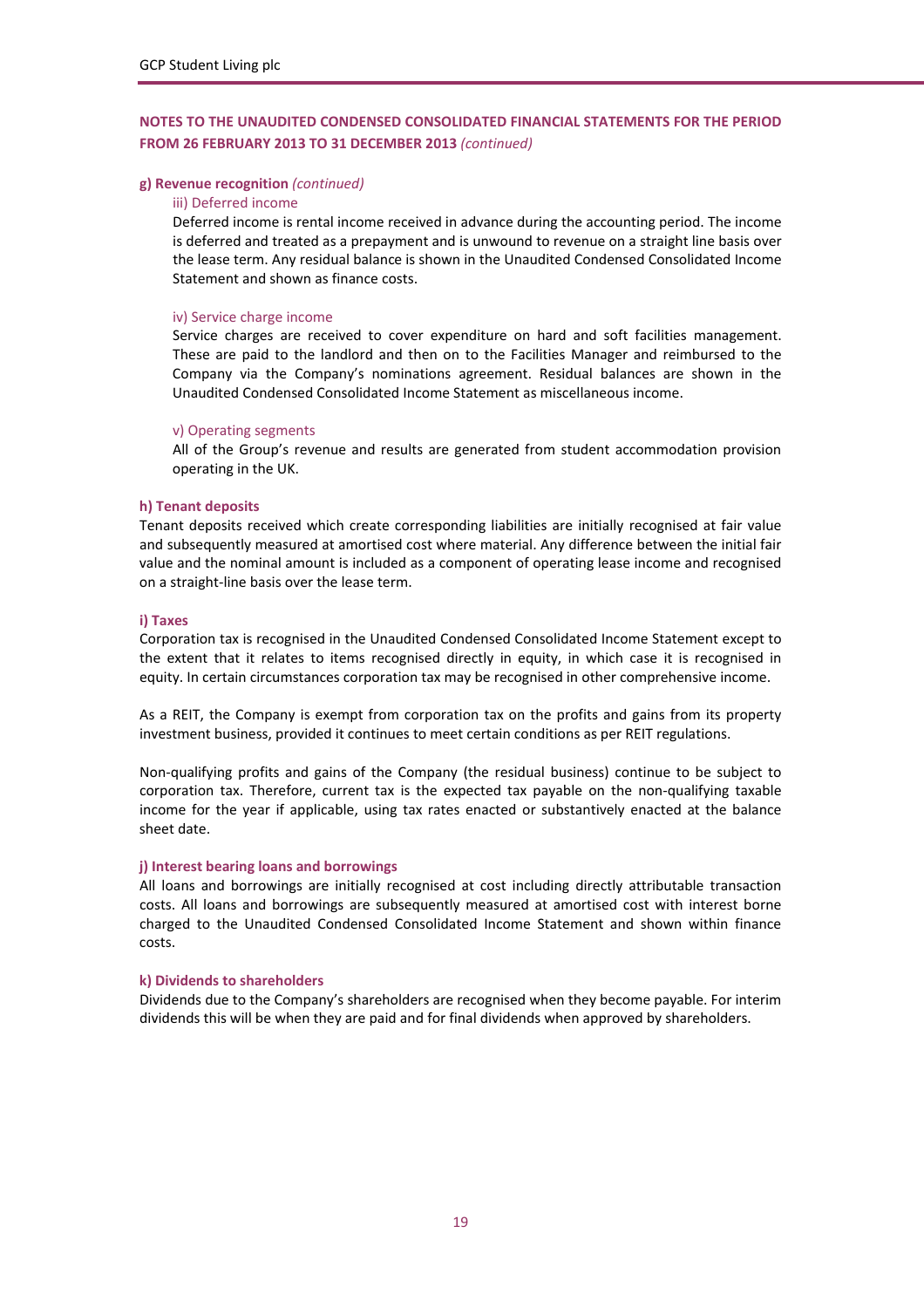# **l) Derivatives and hedging**

The Company uses interest rate swaps to hedge its risks associated with interest rates. Such derivative financial instruments are initially recognised at fair value on the date on which a derivative contract is entered into and are subsequently re-measured at fair value. Derivatives are carried as assets when the fair value is positive and as liabilities when the fair value is negative.

At the inception of a hedge relationship, the Company formally designates and documents the hedge relationship to which the Company wishes to apply hedge accounting and the risk management objective and strategy for undertaking the hedge. The documentation includes identification of the hedging instrument, the hedged item or transaction, the nature of the risk being hedged and how the Company will assess the hedging instrument's effectiveness in offsetting the exposure to changes in the hedged item's fair value or cash flows attributable to the hedged risk. Such hedges are expected to be highly effective in achieving offsetting changes in fair value or cash flows and are assessed on an ongoing basis to determine that they actually have been highly effective throughout the financial reporting periods for which they were designated.

For the purpose of cash flow hedge accounting, hedges are classified as cash flow hedges when hedging exposure to variability in cash flows that is either attributable to a particular risk associated with a recognised asset or liability or a highly probable forecast transaction.

The effective portion of the gain or loss on the hedging instrument is recognised directly in equity, while any ineffective portion is recognised immediately in profit or loss. Amounts taken to equity are transferred to profit or loss when the hedged transaction affects profit or loss, such as when the hedged financial income or financial expense is recognised or when a forecast sale occurs.

If the forecast transaction or firm commitment is no longer expected to occur, amounts previously recognised in equity are transferred to profit or loss. If the hedging instrument expires or is sold, terminated or exercised without replacement or rollover, or if its designation as a hedge is revoked, amounts previously recognised in equity remain in equity until the forecast transaction or firm commitment occurs.

| 31 December |
|-------------|
| 2013        |
| f'000       |
|             |
| 106,245     |
| 1,275       |
| 107,520     |
|             |

#### **4. Taxation**

As a REIT, the Group's UK property rental business (both income and capital gains) is exempt from tax. Any residual income from non-property business is subject is subject to corporation tax at a rate of 22.55%, representing the best estimate of the average annual effective tax rate expected for the full year, applied to the pre-tax income for the period. No tax charge has arisen on residual income for the period 26 February 2013 to 31 December 2013.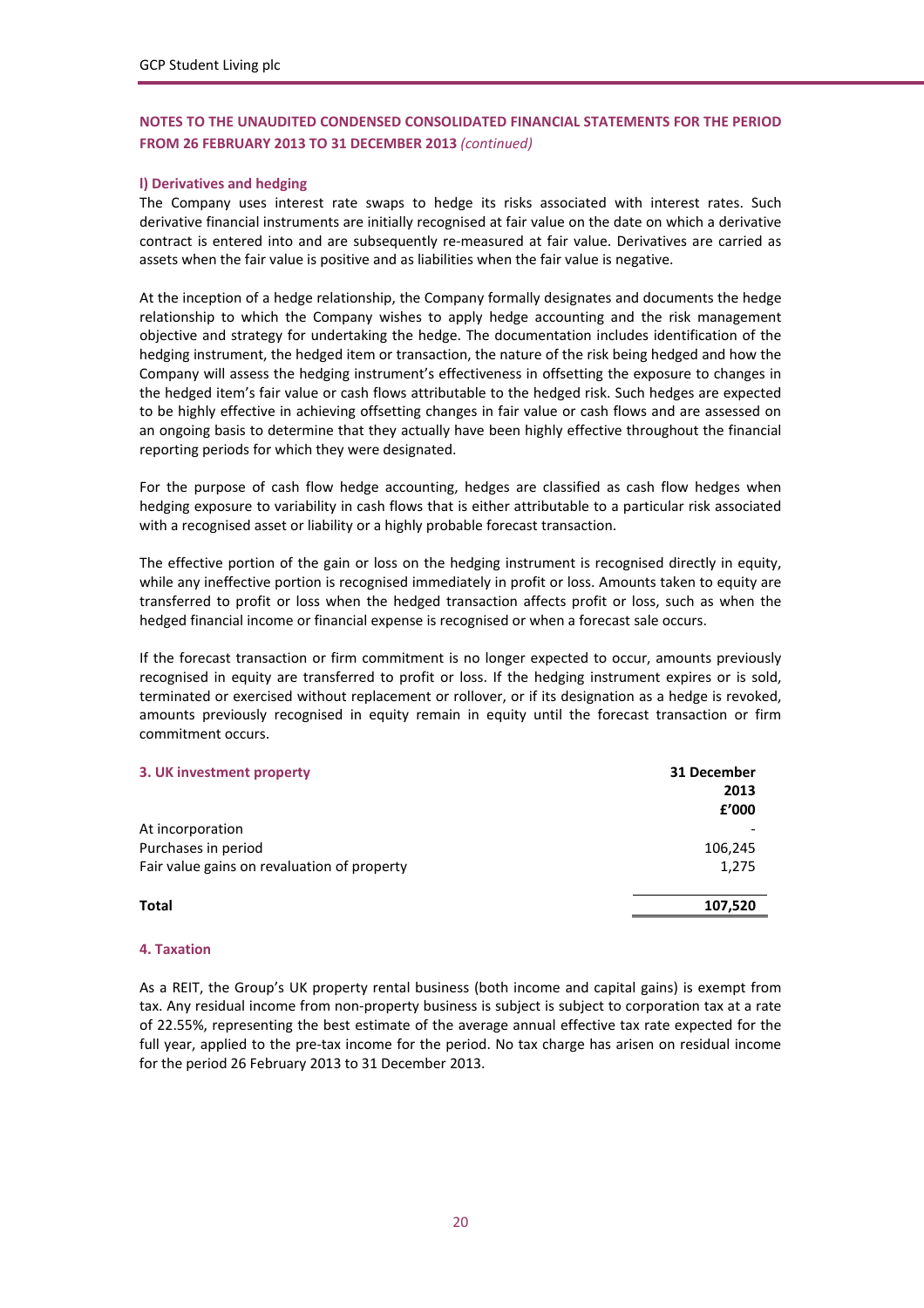| 5. Dividends<br>For the year ending 30 June 2014 | Pence<br>per share | 31 December<br>2013<br>f'000 |
|--------------------------------------------------|--------------------|------------------------------|
| First interim dividend paid on 5 December 2013   | 2.00               | 1,402                        |
| <b>Total</b>                                     |                    | 1,402                        |

As a REIT, the Company is required to pay Property Income Distributions ("PIDs") equal to at least 90% of the Group's exempted income after deduction of withholding tax at the basic rate (currently 20%). The entire £1.4 million cash dividend paid for the period from 26 February 2013 to 30 September 2013 was attributable to PIDs.

### **6. Earnings per share**

Basic (and diluted) earnings per share amounts are calculated by dividing profit for the period attributable to ordinary shareholders of the Company by the weighted average number of ordinary shares during the period.

|                                                             | <b>Profit</b><br>£'000    | Weighted<br>average<br>number<br>of shares | 31 December<br>2013<br>Pence per<br>share |
|-------------------------------------------------------------|---------------------------|--------------------------------------------|-------------------------------------------|
| Earnings per share (basic and diluted)                      | 3,649                     | 70,100,001                                 | 5.2                                       |
| Weighted average number of shares                           | <b>Shares in</b><br>issue | Days                                       | Weighted                                  |
| Issued on admission to trading on the SFM on<br>20 May 2013 | 70,100,001                | 226                                        | 70,100,001                                |

#### **7. Business combinations**

The Unaudited Condensed Consolidated Financial Statements comprise the financial statements of the Company and its subsidiaries, GCP Scape East Limited and Ternion Danehurst Limited, for the period from 26 February 2013 to 31 December 2013.

Subsidiaries are fully consolidated from the date of acquisition, being the date on which the Group obtained control, and will continue to be consolidated until the date when such control ceases. The financial statements of the subsidiaries are prepared for the same reporting period as the parent company, using consistent accounting policies. All intra-group balances, transactions, unrealised gains and losses resulting from intra‐group transactions and distributions are eliminated in full. As at 31 December 2013, the Company owns 100% of all issued share capital of both subsidiaries.

On 2 December 2013, the Group obtained control of Ternion Danehurst Limited, by acquiring 100% of its issued share capital. The principal activity of Ternion Danehurst is the provision of student accommodation in line with the Group's investment strategy. Ternion Danehurst Limited was acquired in order to provide Group shareholders with sustained long‐term distributions with the potential for modest capital appreciation over the long term and RPI inflation‐linked income characteristics.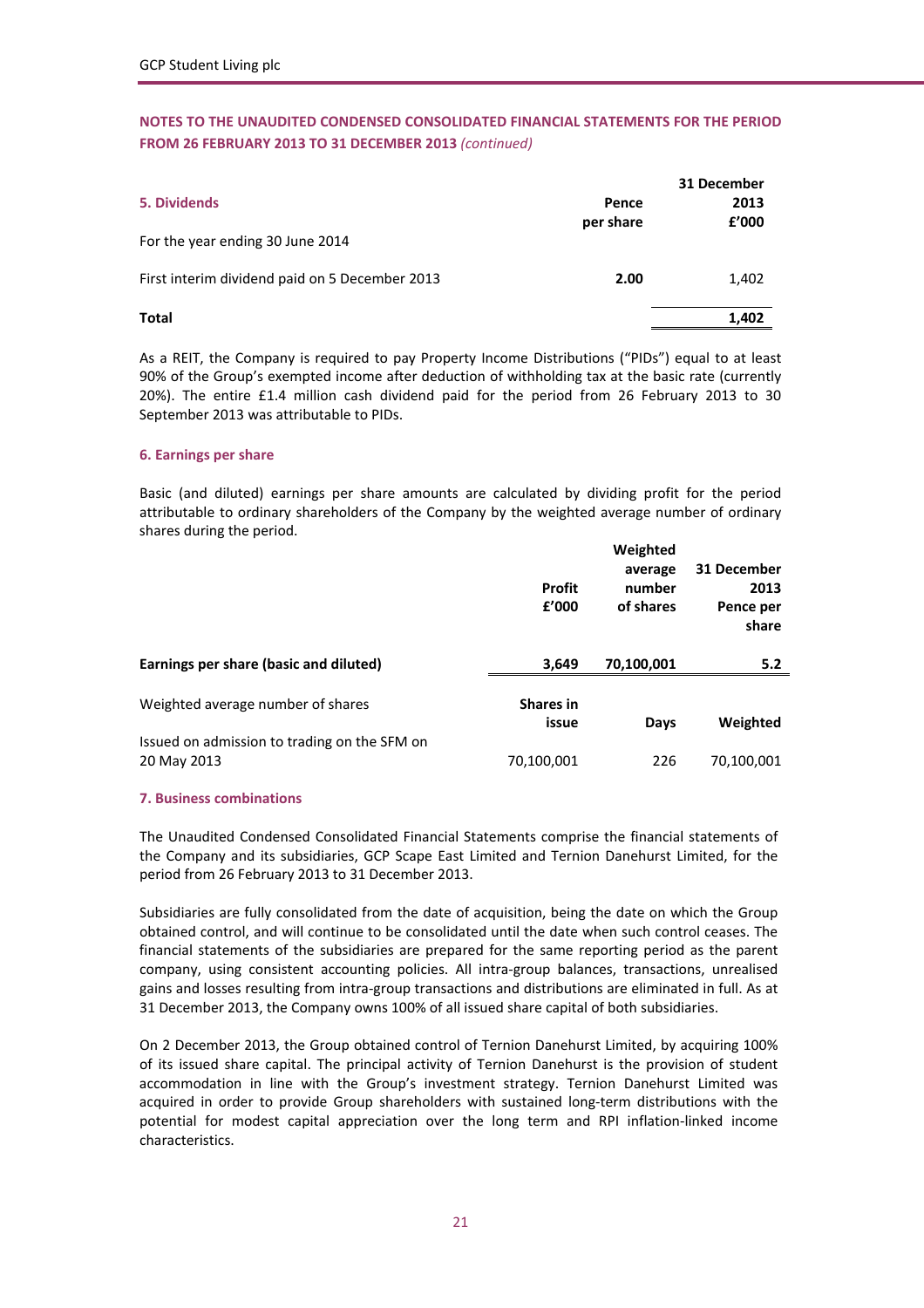The fair value of identifiable assets and liabilities of Ternion Danehurst Limited upon acquisition at 2 December 2013 were:

|                                             | 31 December<br>2013 |
|---------------------------------------------|---------------------|
|                                             | £'000               |
| <b>Financial assets</b>                     |                     |
| Investment property                         | 13,030              |
| <b>Financial liabilities</b>                |                     |
| Deferred rental income                      | (650)               |
| Retention account                           | (82)                |
| Corporation tax provision                   | (125)               |
|                                             | (857)               |
|                                             |                     |
| Total identifiable net assets at fair value | 12,173              |
| Purchase consideration transferred          | 12,173              |
| Analysis of cash flows on acquisition:      |                     |
| Cash consideration                          | 12,173              |
| Less: cash and cash equivalents acquired    |                     |
|                                             | 12,173              |

Ternion Danehurst Limited contributed £103,000 to revenue and £87,000 to the Group's profit for the period between the date of acquisition and the Statement of Financial Position date.

Acquisition‐related costs capitalised in relation to the purchase of Ternion Danehurst amounted to £215,000.

#### **8. Interest bearing loans and borrowings**

During the period from 26 February 2013 to 31 December 2013, a loan was drawn down under the Group's existing debt facility to the sum of £38.6 million. The initial loan of £25.1 million was transferred to the Company following the acquisition of Scape East on 20 May 2013 with a further £13.5 million drawn down on 2 December 2013. The facility is due to be fully repaid on 22 July 2015.

#### **9. Financial derivatives**

|                                              |                                  |                   |                                   |                 | 31 December<br>2013 |
|----------------------------------------------|----------------------------------|-------------------|-----------------------------------|-----------------|---------------------|
|                                              | <b>Hedged</b><br>amount<br>f'000 | Pay fixed<br>rate | <b>Receive 3M</b><br><b>LIBOR</b> | <b>Maturity</b> | Total<br>f'000      |
| Interest rate swap at fair value             | 25.133                           | 2.745%            | 0.51719%                          | 22/07/2015      | (868)               |
| Fair value movement on financial derivatives |                                  |                   |                                   |                 | (868)               |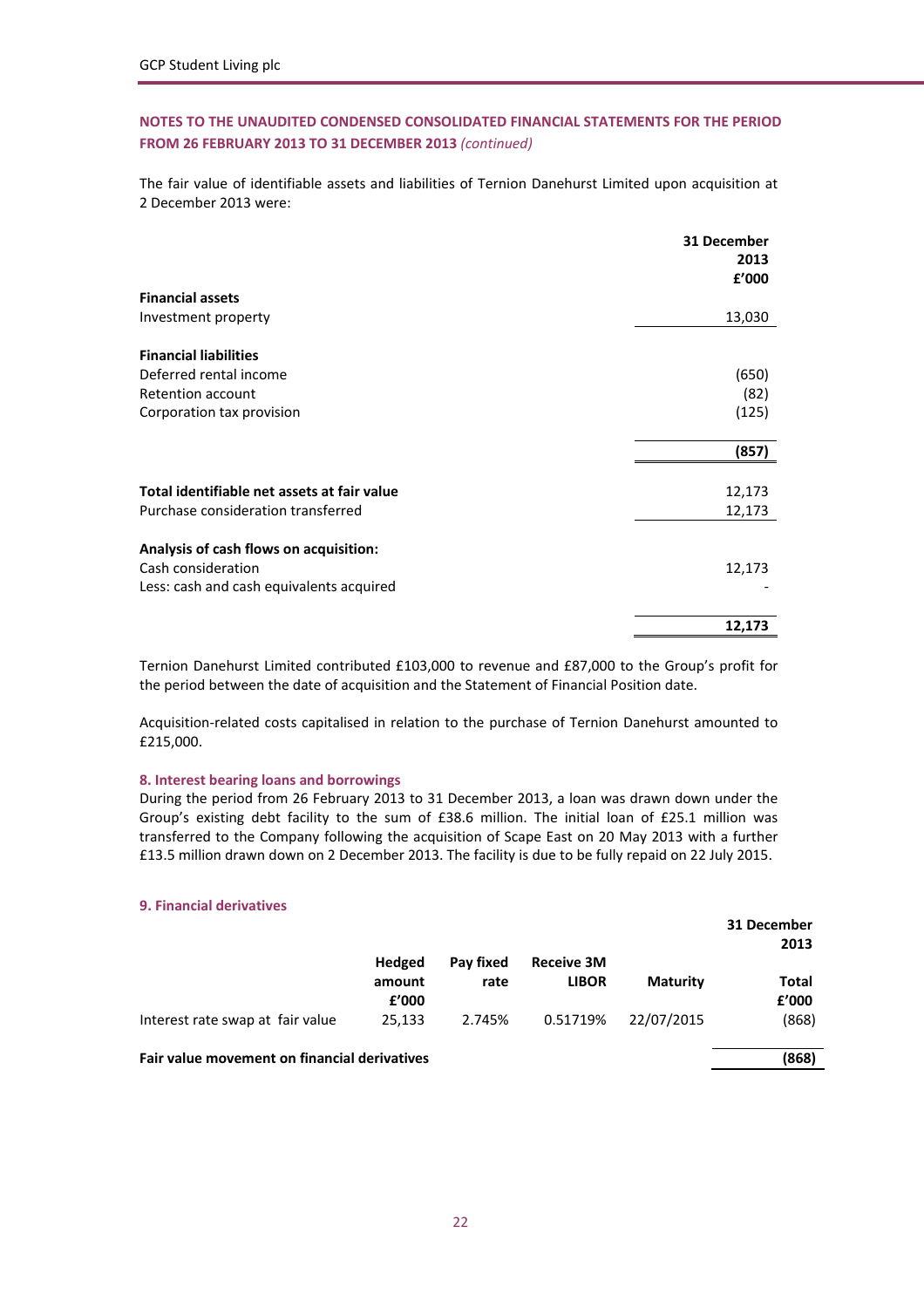| 10. Share capital                        | 31 December |
|------------------------------------------|-------------|
|                                          | 2013        |
|                                          | £'000       |
|                                          |             |
| Issued and fully paid:                   |             |
| 70,100,001 ordinary shares of £0.01 each | 701         |

The share capital comprises one class of ordinary share. There are no restrictions on the size of a shareholding or the transfer of shares, except for the UK REIT restrictions.

| 11. Share premium                                                                          | 31 December<br>2013<br>£'000 |
|--------------------------------------------------------------------------------------------|------------------------------|
| Issued on admission to trading on the SFM and the CISX on 20 May 2013<br>Share issue costs | 69.399                       |
| Share premium cancelled on 31 July 2013                                                    | (2,041)<br>(67, 358)         |
| <b>Balance at 31 December 2013</b>                                                         |                              |

### **12. Fair value**

The fair values of the financial assets and liabilities are included as an estimate of the amount at which the instrument could be exchanged in a current transaction between willing parties, other than in a forced or liquidation sale. The following methods and assumptions were used to estimate the fair values:

Cash and short‐term deposits, trade receivables, trade payables, and other current liabilities approximate their carrying amounts due to the short‐term maturities of these instruments.

The fair values of the derivative interest rate swap contracts are estimated by discounting expected future cash flows using current market interest rates and yield curve over the remaining term of the instrument.

Valuation of investment property is performed by Knight Frank LLP, an accredited independent valuer with recognised and relevant professional qualifications and recent experience of the location and category of the investment property being valued.

The valuation of the Company's investment property at fair value is determined by the independent valuer on the basis of market value in accordance with the internationally accepted Royal Institution of Chartered Surveyors (RICS) RICS Valuation – Professional Standards (incorporating the International Valuation Standards).

The determination of the fair value of investment property requires the use of estimates such as future cash flows from assets (such as lettings, tenants' profiles, future revenue streams, capital values of fixtures and fittings, plant and machinery, any environmental matters and the overall repair and condition of the property) and discount rates applicable to those assets.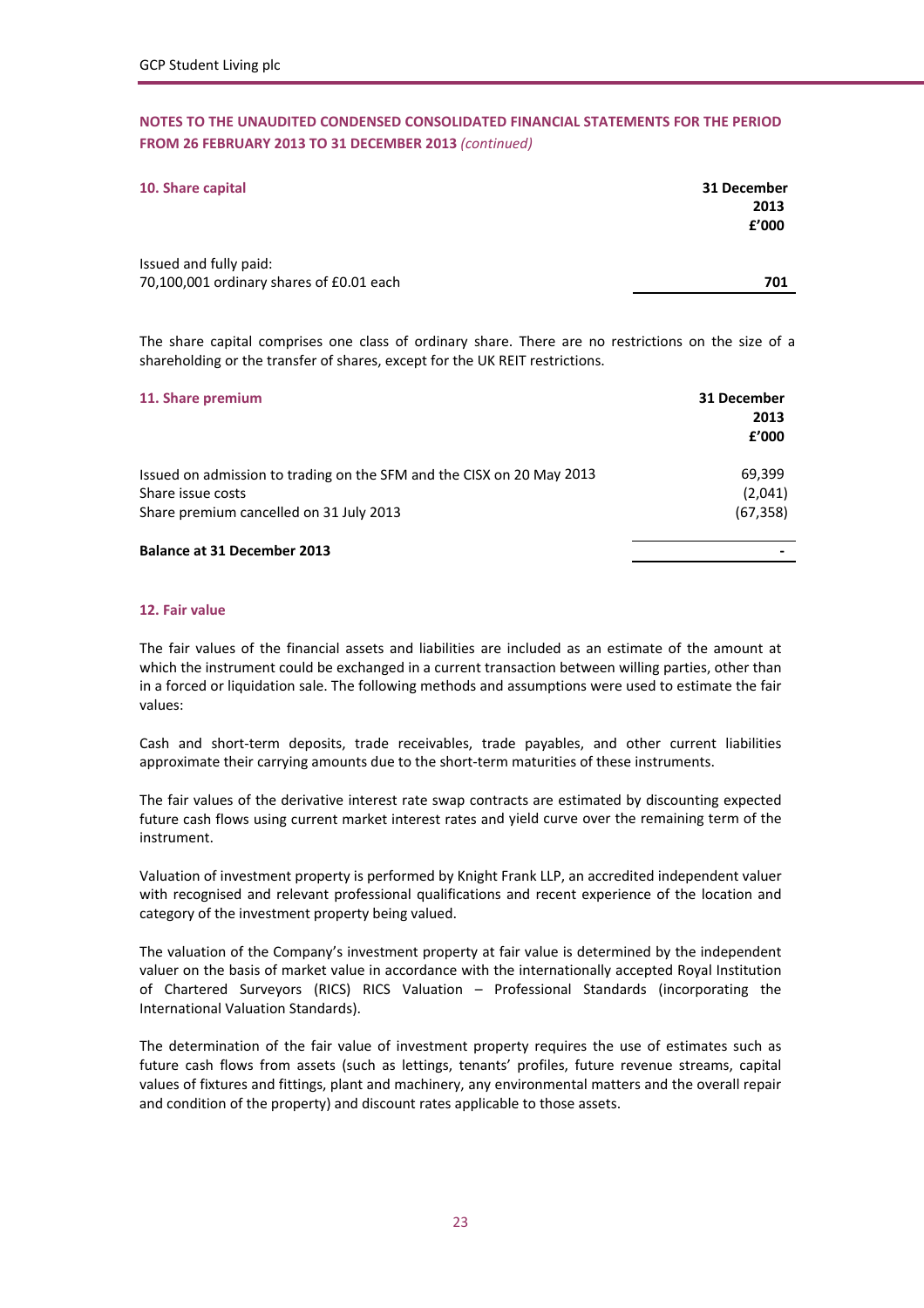# **12. Fair value** *(continued)*

The following tables shows an analysis of the fair values of financial instruments recognised in the balance sheet by level of the fair value hierarchy\*:

| Level 1<br>Level 2<br>Level 3                                         | Total        |
|-----------------------------------------------------------------------|--------------|
| £'000<br><b>Financial assets at fair value</b><br>£'000<br>f'000      | £'000        |
| 107,520<br>Investment properties<br>$\qquad \qquad \blacksquare$      | 107,520      |
| 107,520<br>-                                                          | 107,520      |
| 31 December 2013                                                      |              |
| Level 1<br>Level 2<br>Level 3                                         | <b>Total</b> |
| <b>Financial liabilities at fair value</b><br>f'000<br>f'000<br>£'000 | f'000        |
| <b>Financial derivatives</b><br>(868)                                 | (868)        |
| (868)                                                                 | (868)        |

\* Explanation of the fair value hierarchy:

Level  $1 -$  quoted prices (unadjusted) in active markets for identical assets or liabilities that the entity can access at the measurement date

Level 2 — use of a model with inputs (other than quoted prices included in level 1) that are directly or indirectly observable market data

Level 3 — use of a model with inputs that are not based on observable market data

# **13. Financial risk management objectives and policies**

The Company's principal financial liabilities, other than derivatives, are loans and borrowings. The main purpose of the Company's loans and borrowings is to finance the acquisition of the Company's property portfolio. The Company has trade and other receivables, trade and other payables and cash and short-term deposits that arise directly from its operations.

The Company is exposed to interest rate risk, credit risk and liquidity risk. The Board of Directors reviews and agrees policies for managing each of these risks which are summarised below.

# **Interest rate risk**

Interest rate risk is the risk that the future cash flows of a financial instrument will fluctuate because of changes in market interest rates. The Company's exposure to the risk of changes in market interest rates relates primarily to the Company's long-term debt obligations with floating interest rates. To manage its interest rate risk, the Group enters into interest rate swaps to hedge the exposure to floating rate movements. At 31 December 2013, 65.1% of the Company's floating rate borrowings are hedged.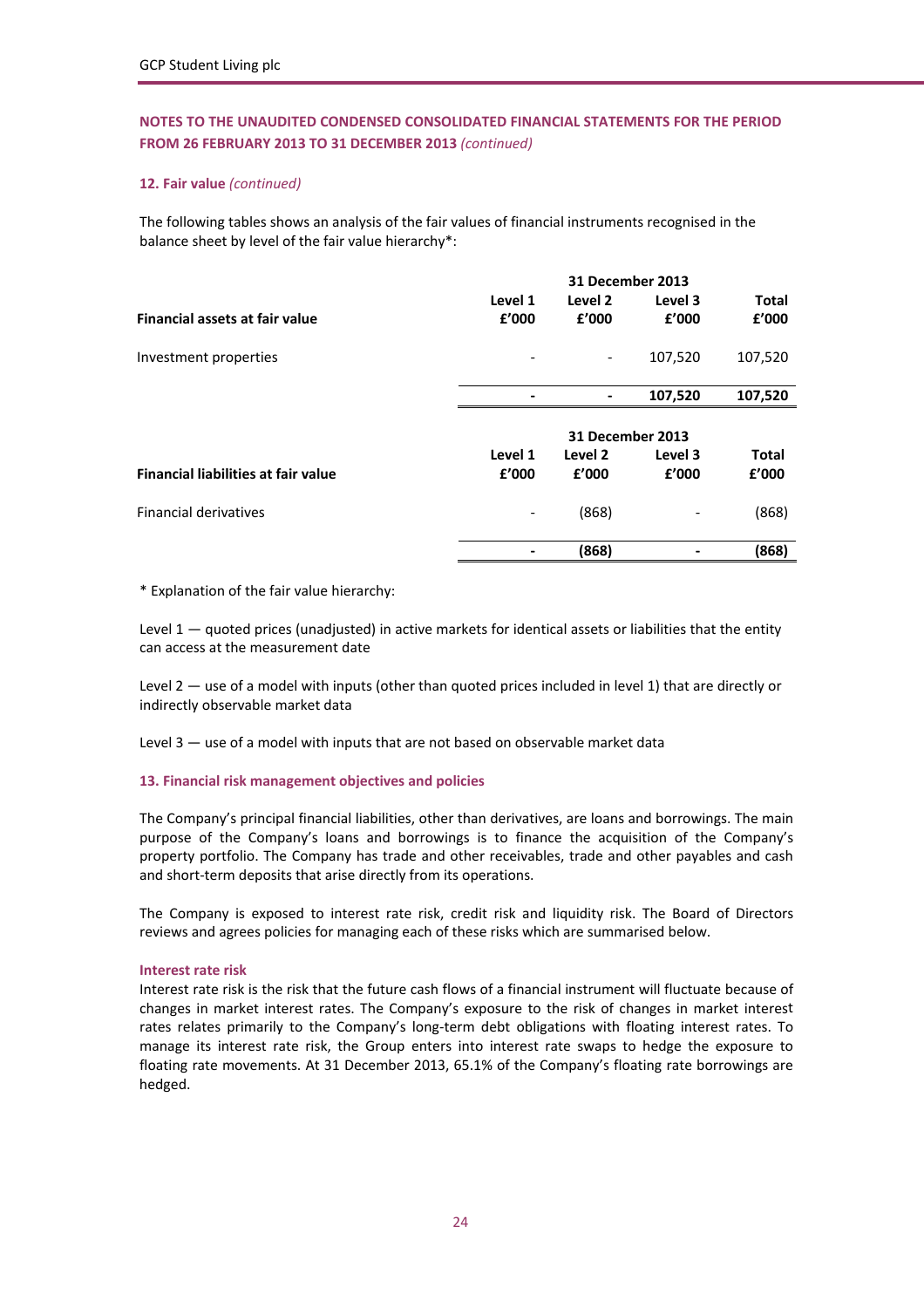#### **13. Financial risk management objectives and policies** *(continued)*

#### **Credit risk**

Credit risk is the risk that a counterparty will not meet its obligations under a financial instrument or customer contract, leading to a financial loss. The Group is exposed to credit risk from its leasing activities and its financing activities, including deposits with banks and financial institutions and derivatives.

Credit risk is managed by requiring tenants to pay rentals in advance. The credit quality of the tenant is assessed based on an extensive credit rating scorecard at the time of entering into a lease agreement. Outstanding tenants' receivables are regularly monitored. The maximum exposure to credit risk at the reporting date is the carrying value of each class of financial asset.

#### **Liquidity risk**

Liquidity risk is defined as the risk that the Group will encounter difficulty in meeting obligations associated with financial liabilities that are settled by delivering cash or another financial asset. Exposure to liquidity risk arises because of the possibility that the Group could be required to pay its liabilities earlier than expected. The Group's objective is to maintain a balance between continuity of funding and flexibility through the use of bank deposits and loans.

#### **Market risk**

Market risk is the risk that the fair values of financial instruments will fluctuate because of changes in market prices. The financial instruments held by the Company are all fixed terms at fixed rates with the floating elements hedged on 65.1% of total borrowings. The Company's exposure to market risk is limited to the remaining 34.9% which is not hedged.

#### **14. Related party transactions**

As defined by IAS 24 Related Party Disclosures, parties are considered to be related if one party has the ability to control the other party or exercise significant influence over the other party in making financial or operational decisions.

#### **Subsidiaries**

GCP Student Living Plc as at 31 December 2013 owns a 100% controlling stake in GCP Scape East Limited and Ternion Danehurst Limited respectively.

#### **Directors**

The Directors of the Company and subsidiaries are considered to be the key management personnel of the Group. Directors' remuneration for the period from 26 February 2013 to 31 December 2013 totalled £38,000.

#### **Investment Manager**

The Company and the subsidiaries are party to an Investment Management Agreement with the Investment Manager, pursuant to which the Company and the subsidiaries have appointed the Investment Manager to provide advisory services relating to the respective assets on a day-to-day basis in accordance with their respective investment objectives and policies, subject to the overall supervision and direction of the Boards of Directors.

For its services to the Company, the Investment Manager receives an annual fee at the rate of 1.0% of the net asset value of the Company (or such lesser amount as may be demanded by the Investment Manager at its own absolute discretion). During the period from 26 February 2013 to 31 December 2013, the Group expensed incurred £439,000 in respect of investment management fees and expenses.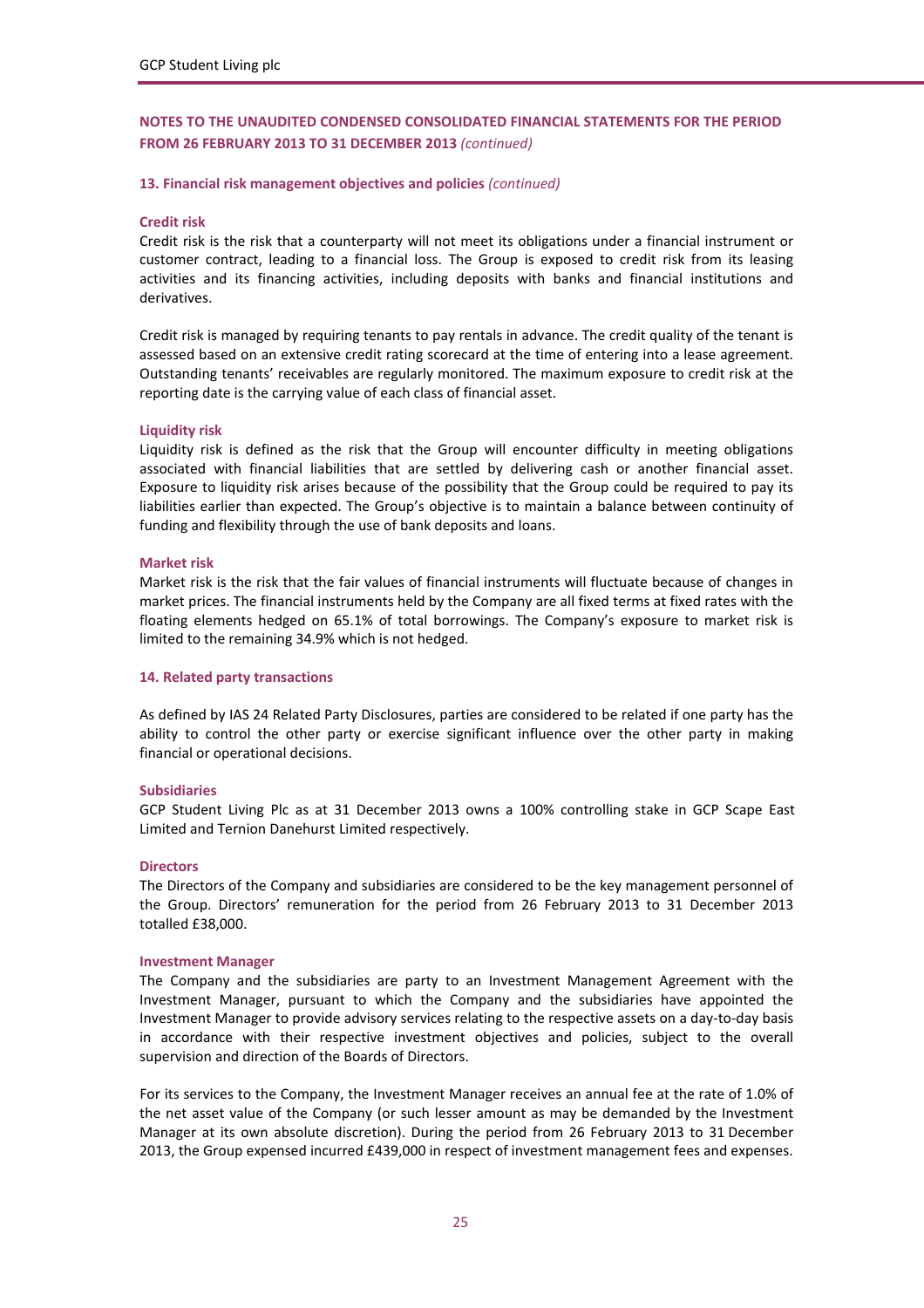# **COMPANY INFORMATION**

Robert Peto (Chairman) Cenkos Securities plc Peter Dunscombe 6.7.8 Tokenhouse Yard Malcolm Naish London

Gravis Capital Partners LLP 53‐54 Grosvenor Street **Solicitor** London Lawrence Graham LLP W1K 3HU 4 More London Riverside Tel: 020 7518 1490 London

#### **Secretary and Registered Office**

Capita Company Secretarial Services Limited **Principal Banker** Beaufort House **Bank PLC** Barclays Bank PLC 51 New North Road 1 Churchill Place Exeter EX4 4EP London Tel: 01392 477500 E14 5HP

Ernst & Young LLP Capita Asset Services 1 More London Place The Registry London 34 Beckenham Road SE1 2AF Beckenham

London W1U 8AN

# **Corporate website**

[www.gcpuk.com/gcp](http://www.gcpuk.com/gcp-student-living-plc)‐student‐living‐plc

#### **Sources of further information**

# Copies of the Company's half yearly report, stock exchange announcements and further information on the Company can be obtained from the Company's corporate website, as detailed above.

#### **Key dates**

| February  | Half yearly results                |
|-----------|------------------------------------|
| March     | Payment of second interim dividend |
| June      | Company's year end                 |
|           | Payment of third interim dividend  |
| September | Annual results announced           |
|           | Payment of fourth interim dividend |
| October   | <b>Annual General Meeting</b>      |
| December  | Payment of first interim dividend  |
|           |                                    |

#### **Directors Stockbrokers**

EC2R 7AS **Investment Manager** Tel: 020 7397 1921

SE1 2AU

# **Auditor Registrar**

Kent BR3 4TU **Valuer** Tel: 0871 664 0300 Knight Frank LLP **Annual Example 2018** Controller Engine and School email: **[shareholderenquiries@capita.co.uk](mailto:ssd@capitaregistrars.com)** 55 Baker Street [www.capitaassetservices.com](http://www.capitaregistrars.com/)